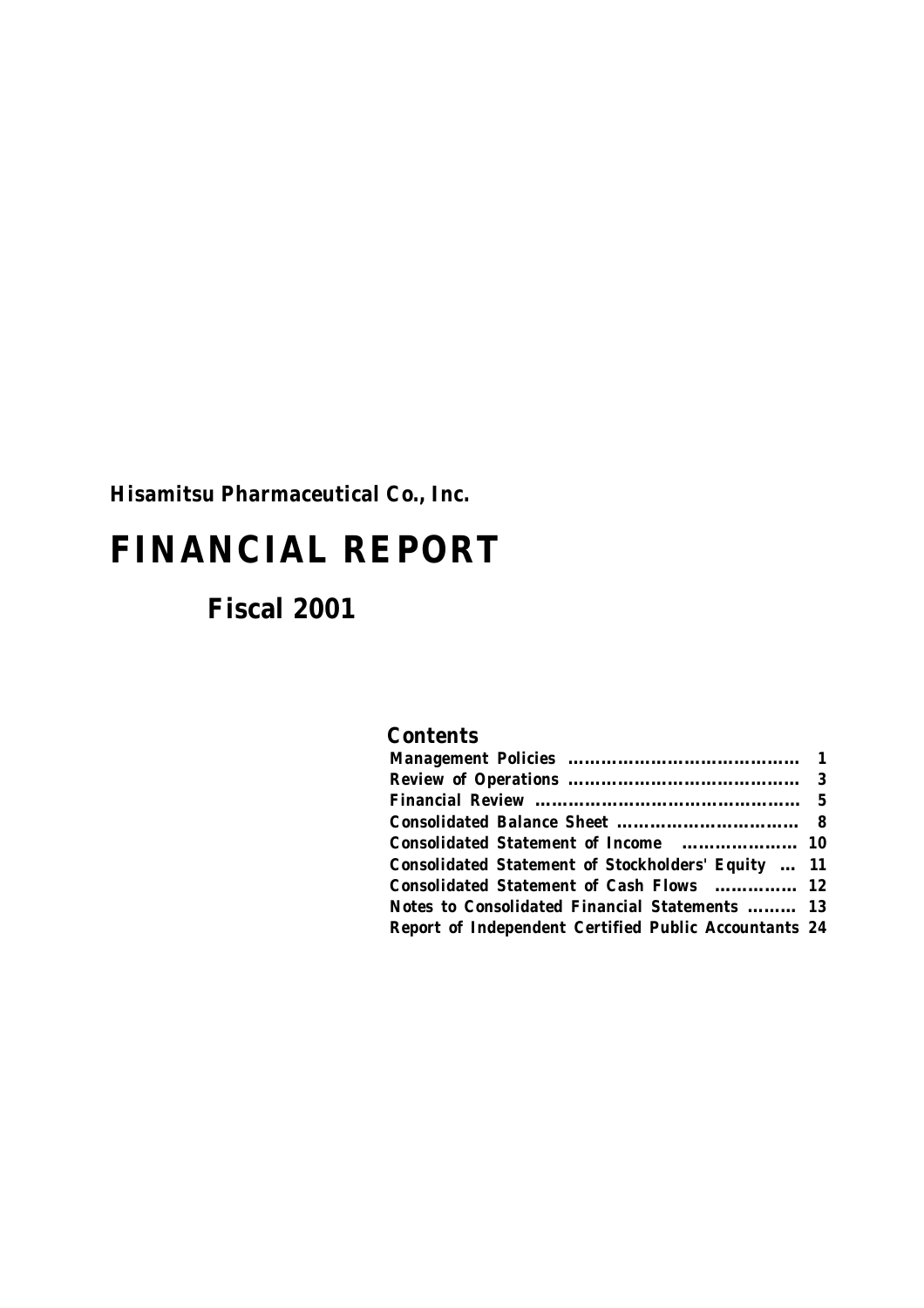# **Management Policies**

#### **(1) Fundamental Management Policies**

Hisamitsu Pharmaceutical Co., Inc. (the Company) begins with a patch and patch-relating technology, namely, transdermal therapeutic system (TTS) technology. The Company adheres to its philosophy, "Improving Quality of Life (QOL) for People in the World" with the aid of TTS technology.

 Since first entering the pharmaceutical industry in 1847, the Company has been engaged in the sale and manufacture of pharmaceuticals actively seeking to enhance people's health through supplying the pharmaceuticals applied to the skin, particularly analgesic and antiinflammatory patches. Thanks to our persistent efforts, the Company has now become a leading company for transdermal patches. SALONPAS, one of our mainstay products, is known as a pioneer in the realm of the transdermal patch. A registered trademark in over 100 countries, the name SALONPAS, is globally associated with a quality patch for reliving pains and inflammation.

 Patches, which are able to cure diseases by simply applying to the skin, are lately attracting considerable attention from viewpoints of improving medication to treat patients as well as improving QOL for patients. Throughout the world, the Company's transdermal patches are proudly hailed as an embodiment of the unique Japanese "therapeutic culture." The efficacy of this "culture of patch therapy" and the impressive benefits that it brings are being conveyed throughout the world. Taking this as our corporate mission under the banner, Salonpas therapy, we are proceeding with the development of our business with this philosophy always in mind.

#### **(2) Fundamental Profit Sharing Policy**

 The Company maintains a fundamental policy of rewarding stockholders with stable dividends, and at a new phase of business, it adds either special or commemoration dividends to regular dividends to distribute profits to stockholders. The Company uses its internal reserves principally for investments in research and development (R&D), strengthening sales, expanding production facilities and developing overseas business activities.

 The Company declares to pay cash dividends for the current year, the payout ratio of which is not less than 10%, considering further enhancement of management, further development of business and necessary internal reserves, in addition to the difficult operating conditions surrounding the Company.

#### **(3) Mid-term Strategies**

 The Company intends to become a pharmaceutical company oriented toward its own R&D in its own way, aggressively trying to create new transdermal pharmaceuticals for topical and systemic use meeting properly the needs of medical institutions through TTS studies.

The Company's mid-term strategies are:

 To increase cash flows from operating activities through the aggressive development of sales activities of existing transdermal analgesic and anti-inflammatory products for ethical use and over-the-counter (OTC) use.

To further specialize in R&D activities of new transdermal pharmaceuticals for topical and systemic use, intending to pursue high net profits and high corporate value.

 To promote global development of the Company's new products based on the TTS technology.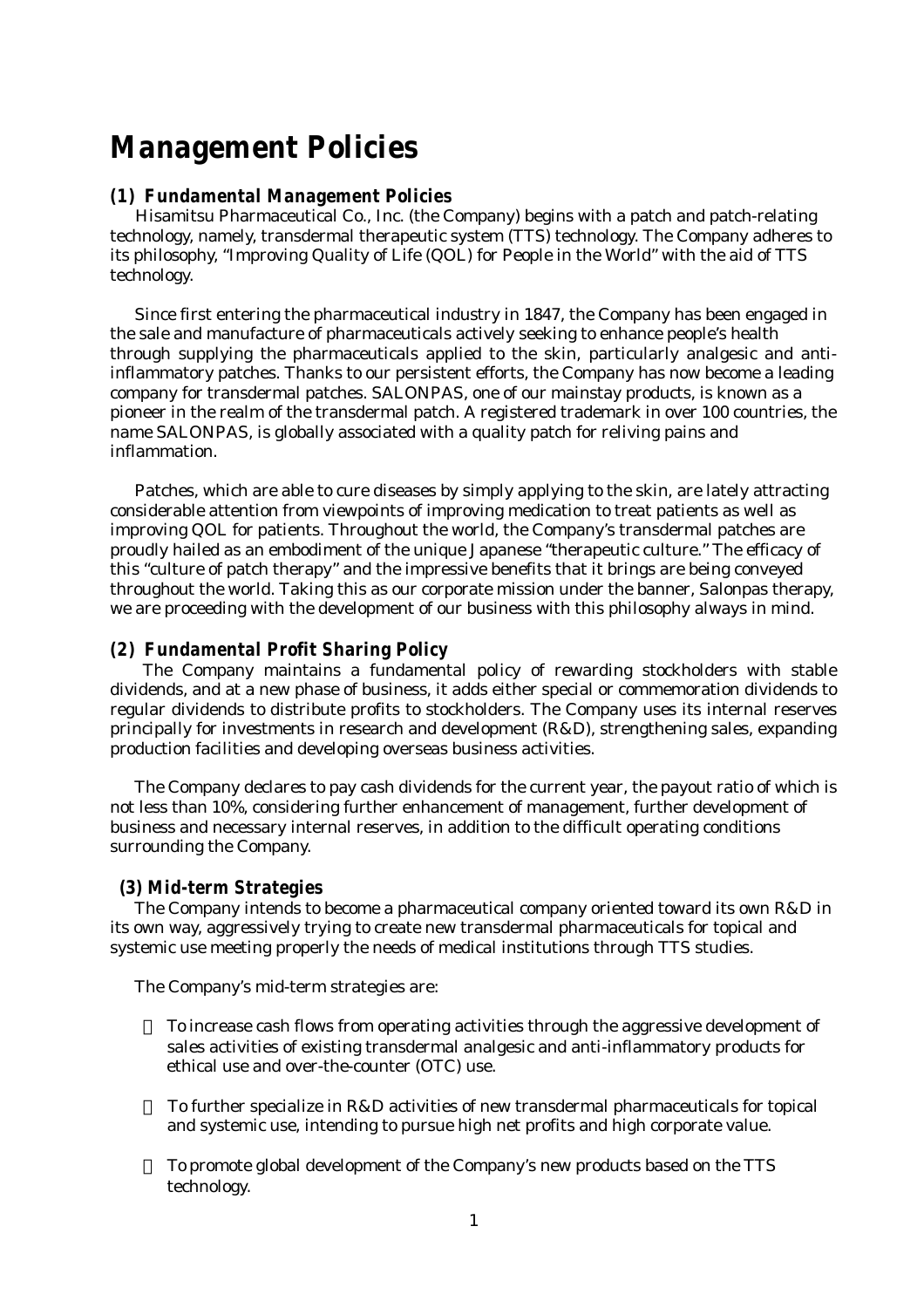Through these activities, the Company sets its mid-term goal in management to keep return on equity (ROE) of more than 15% and to increase net income up ¥10,000 million (\$86,207 thousand) by the end of fiscal 2005.

### **(4) Measures for Enhancing Corporate Governance**

 The Company, aiming to improve its corporate governance scheme, is clearly dividing the inherent functions of its board of directors into two, that is, the decision-making and supervising function and the business-executing function to promote quicker decision-making as well as to clarify the authority and responsibility of the board of directors.

 Additionally, in order to raise the degree of managerial transparency, the Company is striving to actively open its information to the public as well as maintaining smooth communications with stockholders and investors through aggressive investor relation (IR) activities.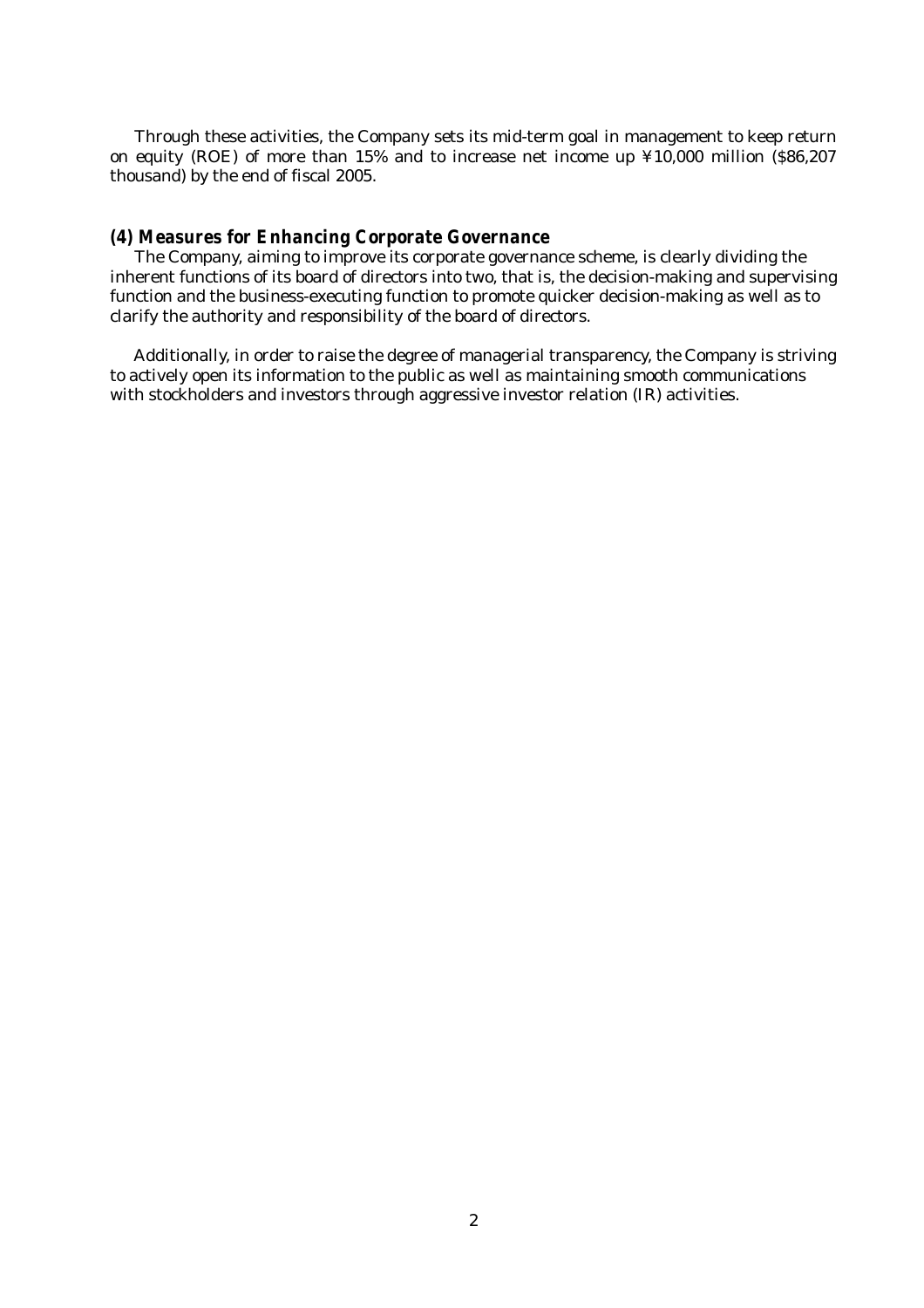# **Review of Operations**

## **(1) Overview of Fiscal 2001 ended February 28, 2001**

 Widespread economic depression in Japan has continued throughout fiscal 2001, ended February 28, 2001, and there were no signs of recovery due primarily to sluggish domestic demand due to low personal consumption and decreases in capital expenditures by industry.

 The Japanese Government's policy of restraining health care costs has been strengthening year by year. The Government implemented reforms to the National Health Insurance (NHI) scheme, intending to increase the portion of health care costs shared by patients. As a result, effective April 1, 2000, the Government executed a cut in NHI drug reimbursement prices averaging 7.0% across the industry. These measures have adversely affected the business performance of the whole pharmaceutical industry, including the Company, for fiscal 2001.

 The pharmaceutical industry has been experiencing keen competition due to the full-scale entry of foreign pharmaceutical manufactures into the domestic market for ethical pharmaceuticals. Additionally, the OTC product market has been stagnant, directly reflecting flat personal consumption due to the domestic economic depression, despite successive efforts by companies to diversify their existing products to differentiate them from others. This has further intensified sales competition in this market.

 Against this harsh situation, the Company and its subsidiaries (the Companies) have been active in every operating field.

(Pharmaceuticals and related products segment)

 With respect to ethical pharmaceuticals, the Company's medical representatives developed pharmaceutical information activities primarily focussing on topical analgesic and antiinflammatory pharmaceuticals to properly meet the needs of medical institutions. The Company made improvements to both transdermal patch, MOHRUS TAPE, and transdermal gel patch, MOHRUS, to make them easy to use, and strove to promote them into medical institutions.

 Regarding over-the-counter (OTC) products, the Company also promoted sales activities concentrating on topical analgesic and anti-inflammatory pharmaceuticals despite the stagnant market reflecting flat personal consumption. Additionally, the Company attempted to steadily penetrate into the cosmetic market with facial gel packs, to which the Company's own transdermal technology has been applied. In January this year, the Company launched LIFECELLA MEN'S MASK to have a large assortment of facial packs as well as to cultivate new consumers. During the year the Company introduced onto the OTC market DEKO-DEKO COOL, a first-aid pad for cooling fever, and AIR-SALONPAS INDOMETHACIN, an analgesic and antiinflammatory spray, and promoted its quick acceptance in the OTC market.

The Company primarily oriented its  $R \& D$  activities toward creating new transdermal preparations, making steady progress on a long series of fundamental and applied studies.

 Additionally, the Company endeavored to elevate the efficiency of its overall management as well as to improve the results of operations.

 During the year, the Company promoted the following activities relating to common stock.

 (1) In accordance with the resolution of the Board of Directors on February 24, 2000, the Company purchased 605 thousand shares of par value common stock out of profits for a total amount of ¥974 million (\$8,396 thousand) from the stock market and retired them by the time of the 2000 annual meeting of stockholders on May 25, 2000.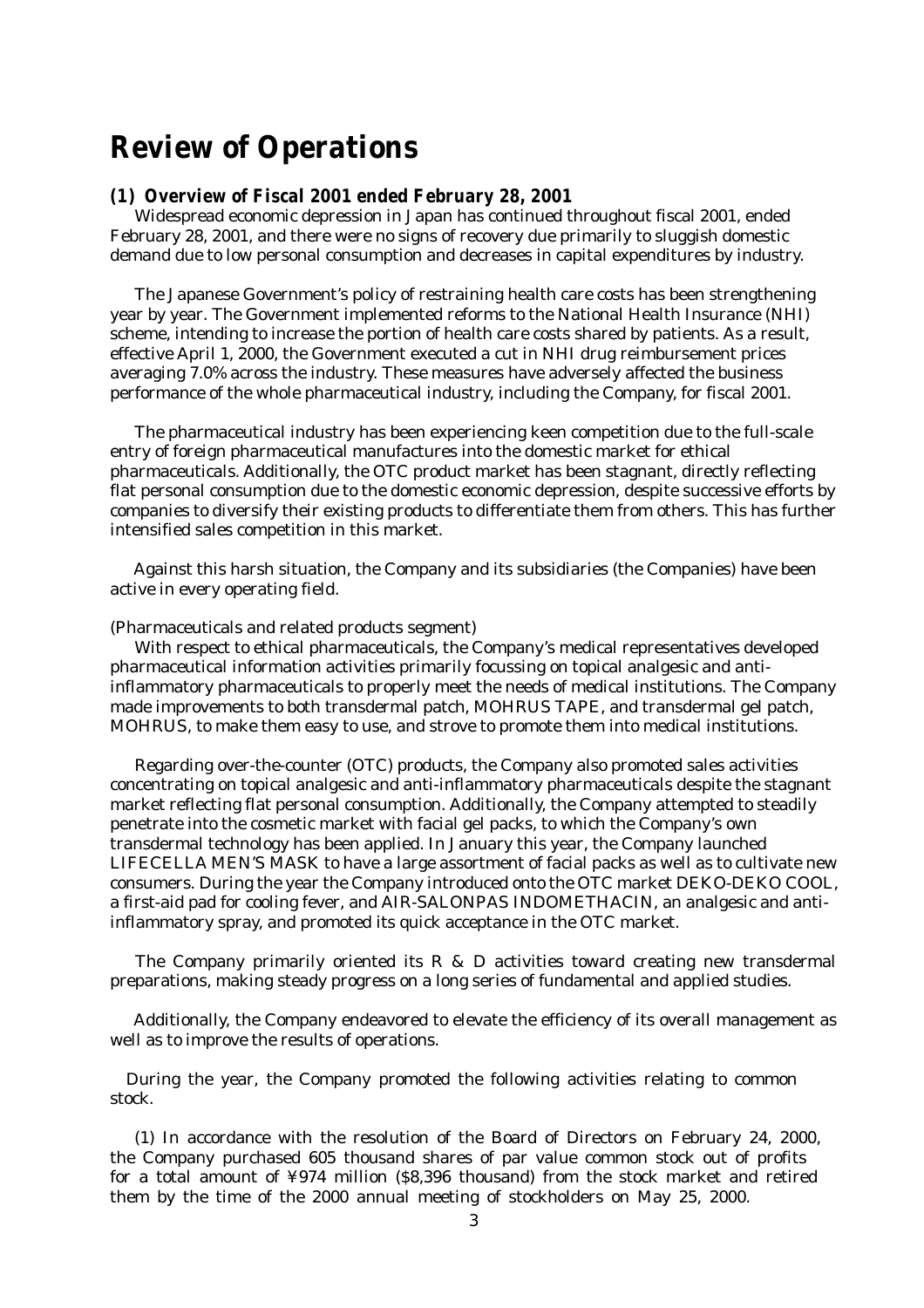(2) In accordance with the resolution of the Board of Directors on May 25, 2000, the Company made stock split at the ratio of one share of par value common stock into two shares on August 21, 2000. As a result, the Company issued 47,523 thousand additional shares of common stock.

(Cable television broadcasting and other segment)

 The Companies continued to aggressively develop cable television broadcasting and other businesses in order to achieve successful results.

#### **(2) Outlook for Fiscal 2002 ending February 28, 2002**

 It is anticipated that the domestic ethical pharmaceutical market will drastically shrink, depending on the trend of future reforms to the NHI pharmaceutical reimbursement price system. Under these unprecedented serious circumstances, the Company will aggressively continue providing pharmaceutical information to medical institutions and try to create new transdermal preparations to exactly meet medical needs.

 Although the domestic OTC market has long been in a slump, the Company will actively accelerate increased sales of OTC products as well as develop new OTC products properly meeting the needs and concerns of its customers.

 Regarding overseas sales development, the Company's International Business Department will play an important role in the global development of the Company's brand including trade marks, manufacturing technology and quality control of products.

 The Company, being fully aware of its responsibility as a pharmaceutical enterprise, will devote itself to improve its business performance through the strengthening of its sales, increasing productivity, speedier  $R \& D$  activities, streamlining of management and building up of its corporate constitution.

 Additionally, the Companies are intending to further develop cable television broadcasting and other businesses to improve results.

 It is too early to predict the consolidated results of operations for the next year ending February 28, 2002, but the Companies expect that, in the absence of unforeseen circumstances, both net sales and net income will show a moderate increase.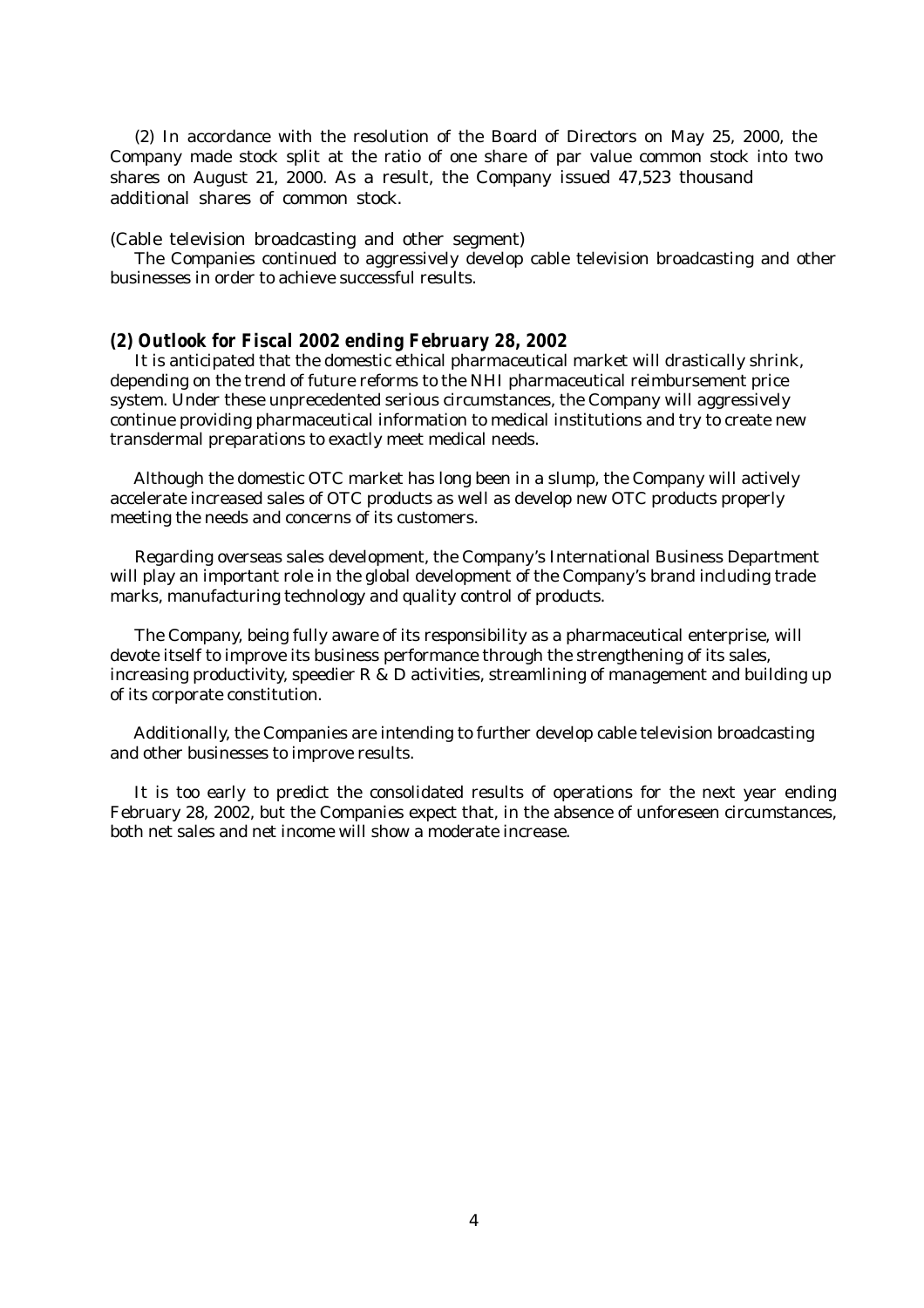# **Financial Review**

 The consolidated financial statements included the accounts of the Company and its ten significant subsidiaries (the "Companies"), and investments in two affiliated companies were accounted for using the equity method.

 The Company was only required to file non-consolidated financial statements in prior years, and, therefore, comparative consolidated financial statements for the prior year are not presented.

## **Results of Operations**

### **Net Sales**

(Pharmaceuticals and related products segment)

 During fiscal 2001, ended February 28, 2001, the Companies have faced very difficult operating circumstances as a whole. With regard to ethical pharmaceuticals, the Government executed a cut in pharmaceutical reimbursement prices under the NHI scheme averaging 7.0% across the pharmaceutical industry. This reduction adversely affected the performance for fiscal 2001 of the whole pharmaceutical industry.

 Under these circumstances, regarding ethical pharmaceuticals, the Company actively promoted pharmaceutical information activities meeting the diversifying healthcare needs of medical institutions, centering on its main products, such as analgesic and anti-inflammatory products for external use. Of these products, the Company aggressively disseminated and gathered product information for both ketoprofen patch, MOHRUS TAPE, and ketoprofen gel patch, MOHRUS, in order to enable them to steadily penetrate into medical institutions. Additionally, November of last year, the Company filed the application for additional indications for ESTRADIOL, a transdermal patch for treating menopause, to osteoporosis.

 With respect to over-the-counter (OTC) products, the Company strove to principally promote the sale of analgesic and anti-inflammatory pharmaceuticals for external use despite the stagnant OTC market reflecting decreased personal consumption. The Company successfully launched new products consisting of DECO-DECO COOL, a first aid pad for cooling fever, in April last year, AIR SALONPAS INDOMETHACIN, an aerosol compounded concomitantly with l-menthol and indomethacin for relieving muscular pains and inflammation, in August last year and LIFECELLA MEN'S MASK, a facial gel pack for men's use, in January this year.

 In the pharmaceuticals and related products segment, the Companies recorded net sales of ¥63,180 million (\$544,655 thousand).

(Cable Television Broadcasting Segment and Other Segment)

 The Companies continued to aggressively develop the cable television broadcasting business, making an aggressive entry into the cable internet business. Net sales for the cable television broadcasting and other segment were ¥2,060 million (\$17,759 thousand).

 As a result, the consolidated net sales for the Companies totaled ¥65,240 million (\$562,414 thousand).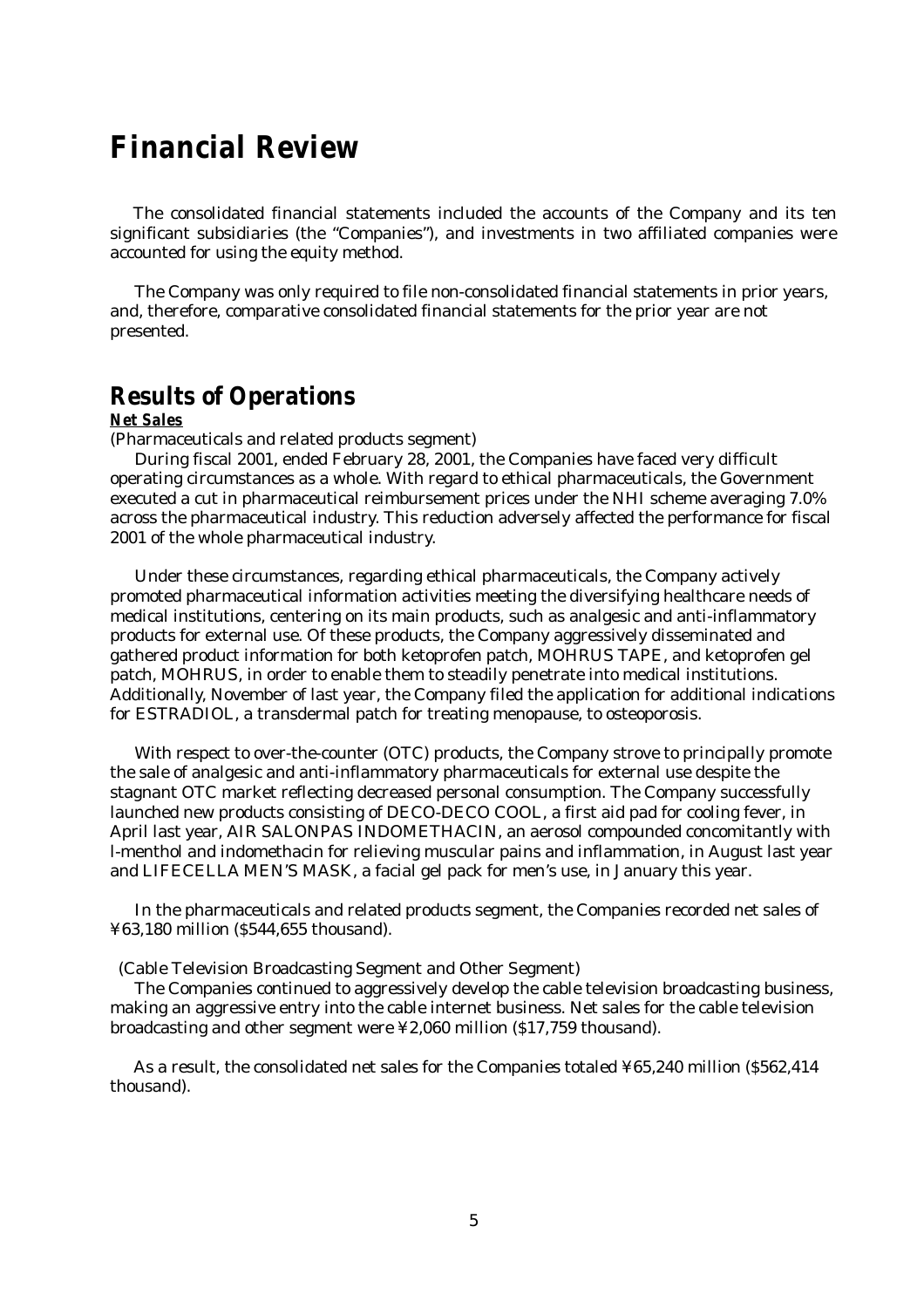#### **Costs and Expenses**

Cost of sales amounted to  $\frac{1}{20,068}$  million (\$173,000 thousand), rendering the cost of sales as a percentage of net sales at 30.8%. Selling, general and administrative expenses totaled ¥25,746 million (\$221,948 thousand), and R & D expenses amounted to ¥5,435 million (\$46,854 thousand), with the ratio of R & D expenses to net sales at 8.3%.

 Operating income was determined as ¥13,991 million (\$120,612 thousand) by deducting costs and expenses from net sales, yielding the ratio of operating income to net sales of 21.4%.

 Other expenses, net of other income, totaled ¥2,012 million (\$17,345 thousand), primarily reflecting the lump-sum amortization of prior service cost under the contributory pension plan of ¥2,032 million (\$17,517 thousand).

#### **Net Income**

 Income before income taxes was ¥11,979 million (\$103,267 thousand). Net income was ¥6,788 million (\$58,517 thousand) by deducting current income taxes and minority interest in net income of consolidated subsidiaries and by adding deferred income taxes. The effective tax rate was approximately equal to 42.2%. Diluted net income per share of common stock was  $\frac{1}{2}72.70$  (\$0.63), and the Company paid its stockholders cash dividends per share of ¥7.00 (\$0.06).

## **Financial Position**

 At February 28, 2001, total assets stood at ¥80,706 million (\$695,741 thousand). Total current assets amounted to ¥38,029 million (\$327,836 thousand), principally consisting of notes and accounts receivable of ¥18,538 million (\$159,811 thousand) and cash and deposits of ¥11,246 million (\$96,948 thousand).

 Property, plant and equipment, less accumulated depreciation, were ¥33,963 million (\$292,784 thousand) and intangible assets were ¥273 million (\$2,353 thousand). Investments and other non-current assets totaled ¥8,441 million (\$72,768 thousand), and major components included investment securities of ¥3,694 million (\$31,845 thousand) and non-current deferred tax assets of ¥1,586 million (\$13,672 thousand).

 Total current liabilities amounted to ¥24,816 million (\$213,931 thousand), primarily consisting of trade notes and accounts payable of ¥8,936 million (\$77,034 thousand) and other notes and accounts payable of ¥7,514 million (\$64,776 thousand). Working capital was calculated as ¥13,213 million (\$113,905 thousand), and the current ratio as 153.2%.

 Total long-term liabilities were ¥6,153 million (\$53,043 thousand). Major components included long-term debt due after one year of ¥2,341 million (\$20,181 thousand) and employees' retirement benefits of ¥2,359 million (\$20,336 thousand). Unsecured 1.0% bonds, due 2001, issued with warrants are not included in liabilities in the balance sheet because the Company entered into a debt assumption agreement with a financial institution, paying the necessary amounts for redemption and interest payments on the bonds. However, the Company remains contingently liable for the bonds through June 25, 2001.

 Total stockholders' equity amounted to ¥49,182 million (\$423,983 thousand), primarily reflecting retained earnings of ¥34,719 million (\$299,302 thousand), common stock of ¥8,460 million (\$72,931 thousand) and additional paid-in capital of ¥8,227 million (\$70,922 thousand), leaving the ratio of stockholders' equity to total assets of 60.9%.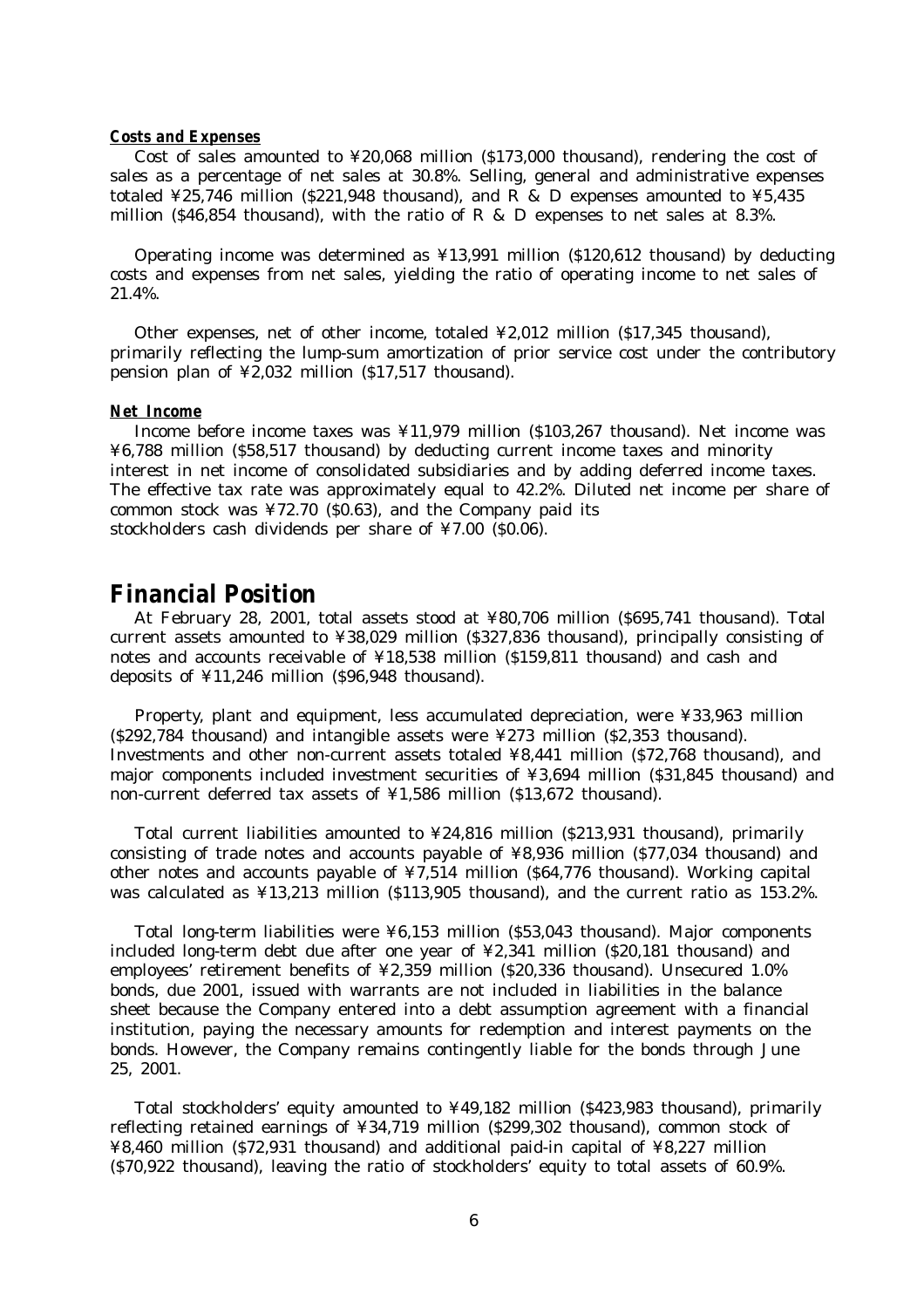## **Cash Flows**

 Cash and cash equivalents at end of year totaled ¥12,526 million (\$107,983 thousand), an increase of ¥5,685 million (\$49,009), compared to those at beginning of year. This primarily resulted from increased cash flows provided by operating activities with an increase in net sales of the Company.

 Operating activities provided net cash of ¥12,280 million (\$105,862 thousand). This principally came from income before income taxes of ¥11,979 million (\$103,267 thousand) and depreciation and amortization of  $\frac{1}{2}2,851$  million (\$24,578 thousand) despite income taxes paid of 5,101 million (\$43,974 thousand).

 Investing activities used net cash of ¥5,130 million (\$44,224 thousand), primarily reflecting payments for purchases of property, plant and equipment of ¥3,597 million  $(S31,009$  thousand) and payment for purchase for investment securities of ¥1,350 million (\$11,638 thousand). Major capital investments were made for the expansion and upgrading of the production and laboratory facilities, as well as the construction of a new storehouse with a fully computerized distribution system.

 Financing activities consumed net cash of ¥1,507 million (\$12,991 thousand). This is primarily due to repayment of long-term debt of ¥2,607 million (\$22,474 thousand) and payment for purchase of treasury stock of ¥1,162 million (\$10,017 thousand) for retirement despite net increase in bank loans of ¥2,586 million (\$22,293 thousand).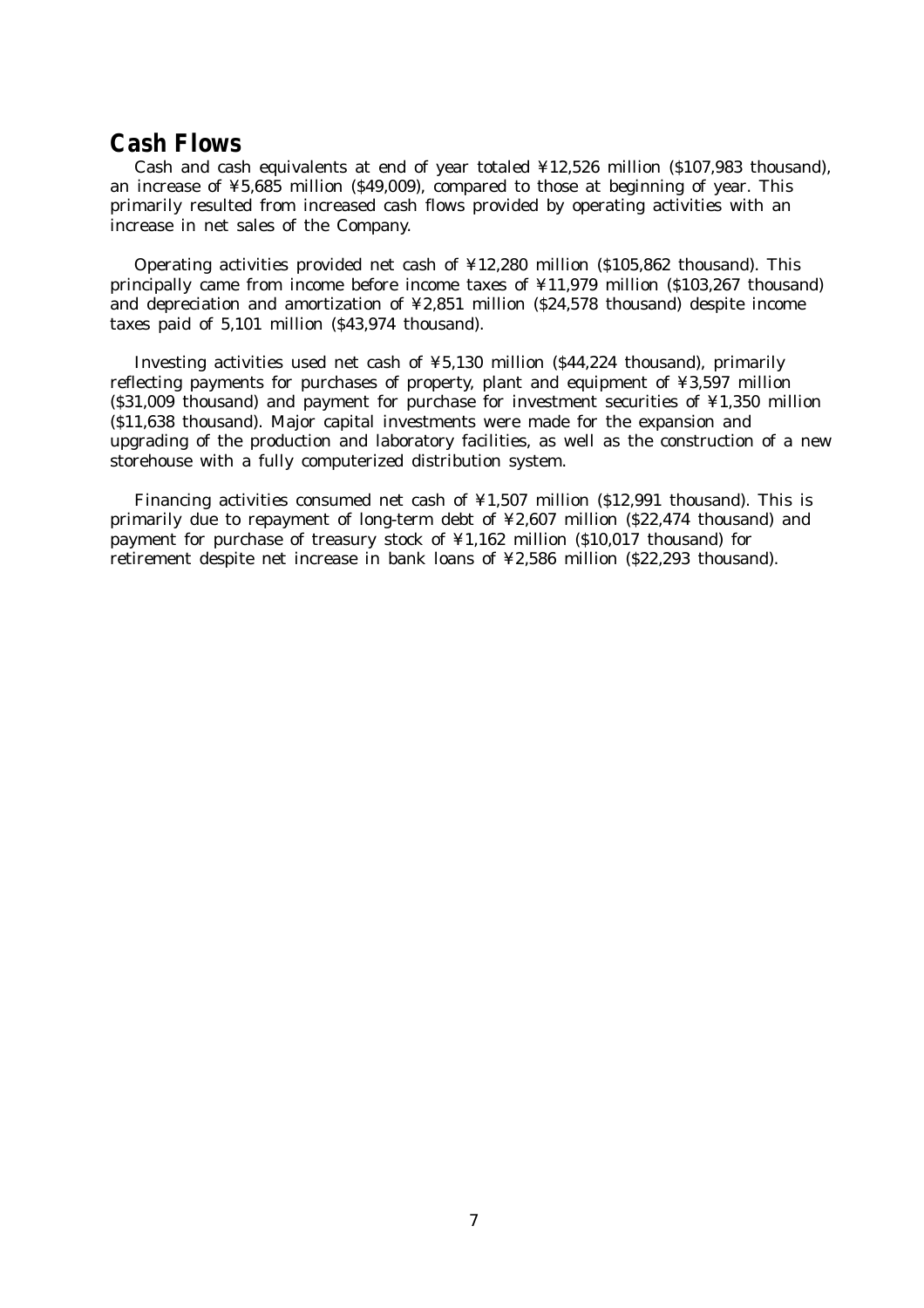# **Consolidated Balance Sheet**

HISAMITSU PHARMACEUTICAL CO., INC. February 28, 2001

|                                                                                                                                                                                                                               |                  | Thousands of<br>U.S. dollars |
|-------------------------------------------------------------------------------------------------------------------------------------------------------------------------------------------------------------------------------|------------------|------------------------------|
|                                                                                                                                                                                                                               | Millions of yen. | (Note 1)                     |
| <b>ASSET</b><br><b>Current assets:</b>                                                                                                                                                                                        |                  |                              |
|                                                                                                                                                                                                                               | ¥11,246          | \$96,948                     |
| Notes and accounts receivable:                                                                                                                                                                                                |                  |                              |
|                                                                                                                                                                                                                               | 4,991            | 43,026                       |
|                                                                                                                                                                                                                               | 13,547           | 116,785                      |
|                                                                                                                                                                                                                               | 1,345            | 11,595                       |
|                                                                                                                                                                                                                               | 4,896            | 42,207                       |
|                                                                                                                                                                                                                               | 972              | 8,379                        |
|                                                                                                                                                                                                                               | 1,120            | 9,655                        |
| Less allowance for doubtful accounts                                                                                                                                                                                          | (88)             | (759)                        |
|                                                                                                                                                                                                                               | 38,029           | 327,836                      |
|                                                                                                                                                                                                                               |                  |                              |
| Property, plant and equipment:                                                                                                                                                                                                |                  |                              |
|                                                                                                                                                                                                                               | 12,217           | 105,319                      |
|                                                                                                                                                                                                                               | 23,384           | 201,586                      |
|                                                                                                                                                                                                                               | 15,891           | 136,991                      |
|                                                                                                                                                                                                                               | 9,621            | 82,940                       |
|                                                                                                                                                                                                                               | 1,423            | 12,267                       |
|                                                                                                                                                                                                                               | 62,536           | 539,103                      |
|                                                                                                                                                                                                                               | (28, 573)        | (246, 319)                   |
|                                                                                                                                                                                                                               | 33,963           | 292,784                      |
| Intangible assets manufactured assets and the set of the set of the set of the set of the set of the set of the set of the set of the set of the set of the set of the set of the set of the set of the set of the set of the | 273              | 2,353                        |
| Investments and other non-current assets:                                                                                                                                                                                     |                  |                              |
| Investment securities (Notes 4 and 9)                                                                                                                                                                                         | 3,694            | 31,845                       |
| Investment in non-consolidated subsidiaries                                                                                                                                                                                   |                  |                              |
|                                                                                                                                                                                                                               | 706              | 6,086                        |
|                                                                                                                                                                                                                               | 1,586            | 13,672                       |
| Deferred tax assets relating to                                                                                                                                                                                               |                  |                              |
|                                                                                                                                                                                                                               | 641              | 5,526                        |
| Other investments and other non-current assets                                                                                                                                                                                | 1,818            | 15,673                       |
| Less allowance for doubtful accounts                                                                                                                                                                                          | (4)              | (34)                         |
|                                                                                                                                                                                                                               | 8,441            | 72,768                       |
|                                                                                                                                                                                                                               | ¥ 80,706         | \$695,741                    |

See accompanying notes.

 $\ddot{\phantom{a}}$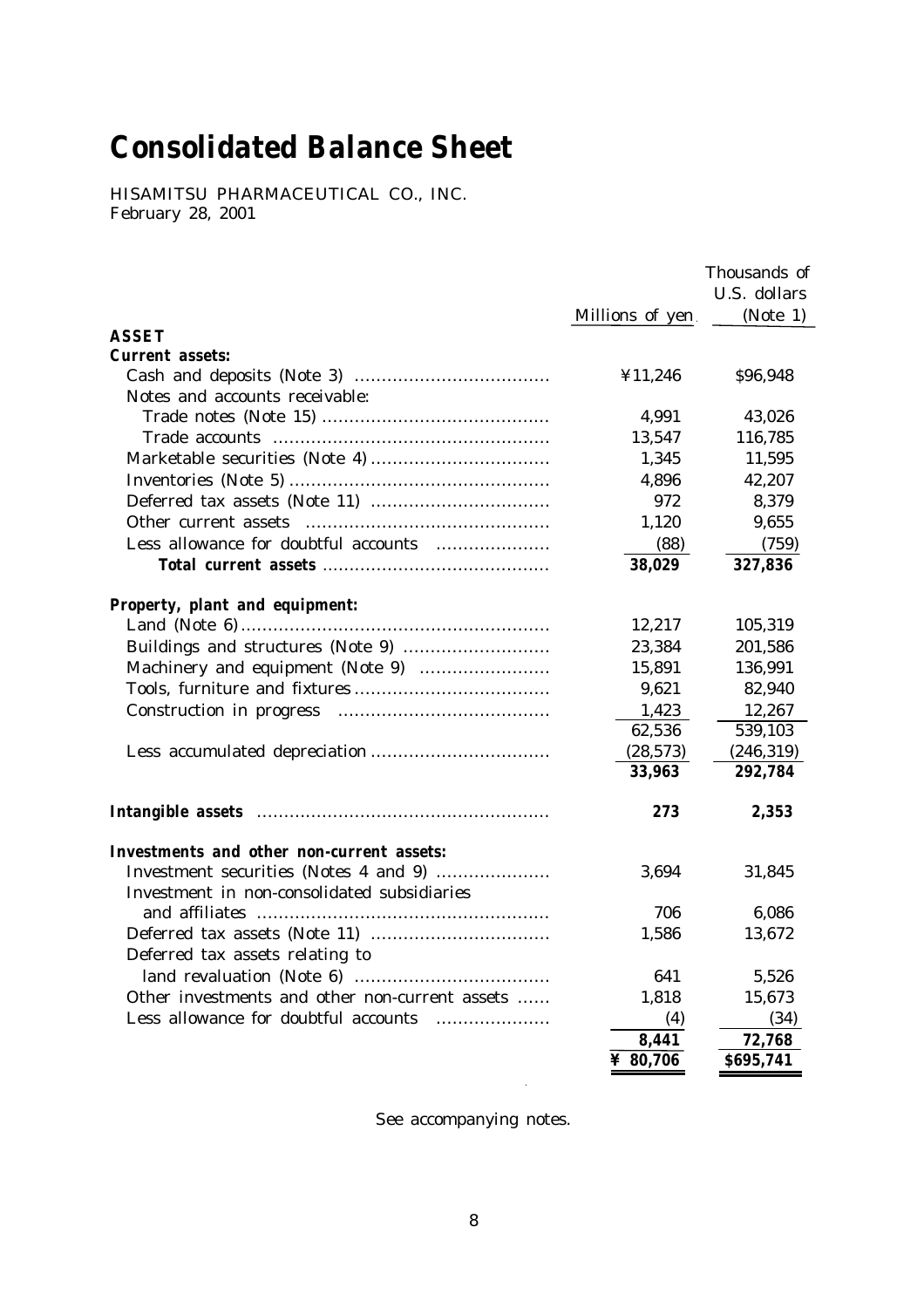|                                                        |                 | Thousands of |
|--------------------------------------------------------|-----------------|--------------|
|                                                        |                 | U.S. dollars |
|                                                        | Millions of yen | (Note 1)     |
| LIABILITIES AND STOCKHOLDERS' EQUITY                   |                 |              |
| <b>Current liabilities:</b>                            |                 |              |
|                                                        | 43,122          | \$26,914     |
| Long-term debt due within one year (Note 9)            | 637             | 5,491        |
| Notes and accounts payable:                            |                 |              |
|                                                        | 8,936           | 77,034       |
|                                                        | 296             | 2,552        |
| Other                                                  | 7,514           | 64,776       |
|                                                        | 3,404           | 29,345       |
|                                                        | 194             | 1,672        |
|                                                        | 467             | 4,026        |
|                                                        | 246             | 2,121        |
|                                                        | 24,816          | 213,931      |
|                                                        |                 |              |
| Long-term liabilities:                                 |                 |              |
| Long-term debt due after one year (Note 9)             | 2,341           | 20,181       |
|                                                        | 2,359           | 20,336       |
| Directors' and corporate auditors' retirement benefits | 768             | 6,621        |
|                                                        | 685             | 5,905        |
|                                                        | 6,153           | 53,043       |
|                                                        | 555             | 4,784        |
| <b>Contingent liabilities</b> (Note 15)                |                 |              |
| <b>Stockholders' equity</b> (Notes 13 and 14):         |                 |              |
| Common stock, par value ¥50 per share:                 |                 |              |
| Authorized 180,000,000 shares                          |                 |              |
|                                                        | 8,460           | 72,931       |
|                                                        | 8,227           | 70,922       |
|                                                        | (894)           | (7,707)      |
|                                                        | 34,719          | 299,302      |
|                                                        | (468)           | (4,034)      |
|                                                        | (2)             | (17)         |
|                                                        | (860)           | (7, 414)     |
|                                                        | 49,182          | 423,983      |
|                                                        | ¥ 80,706        | \$695,741    |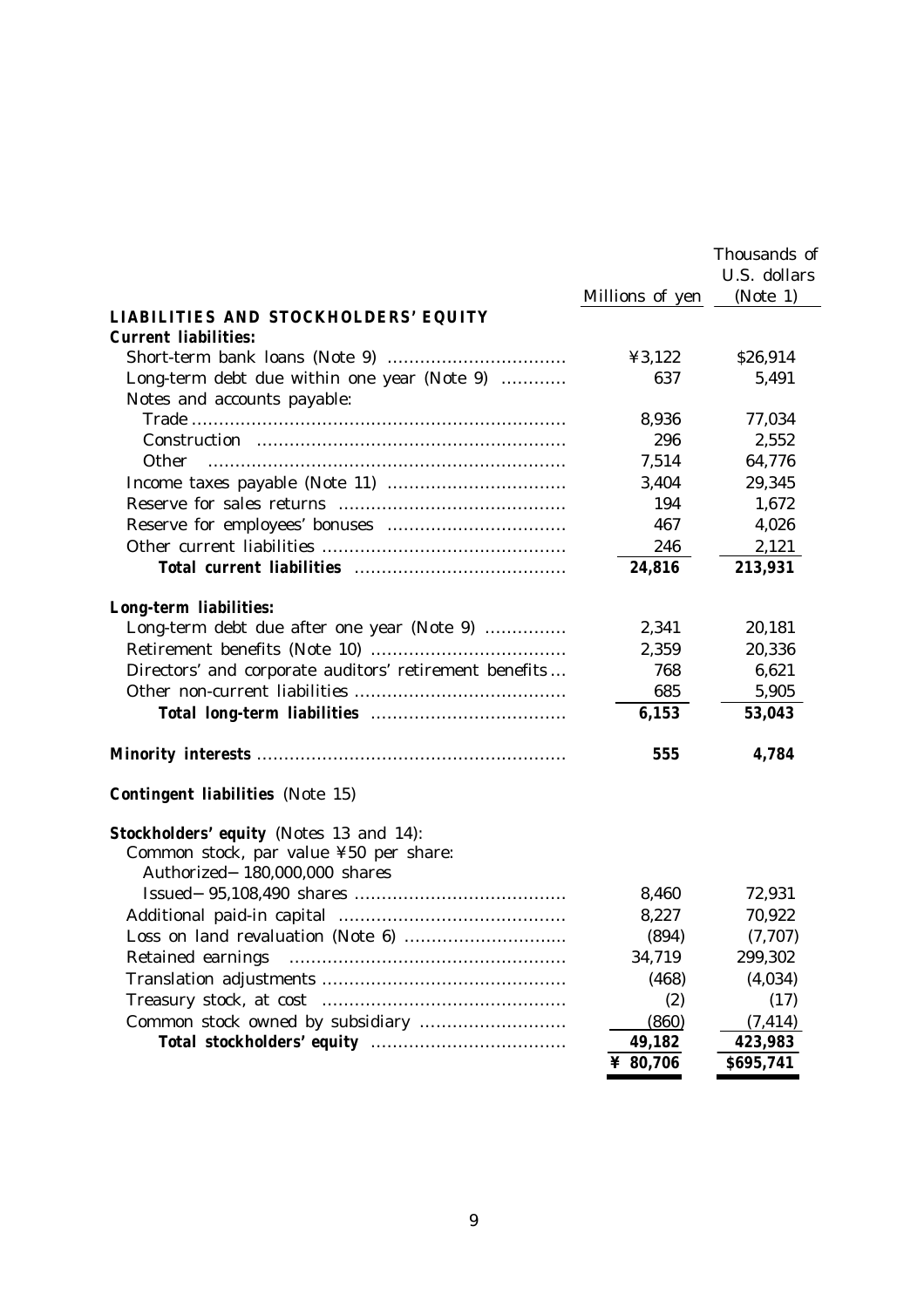# **Consolidated Statement of Income**

HISAMITSU PHARMACEUTICAL CO., INC. Year ended February 28, 2001

|                                                                                                                                                                                                                                                           | Millions of yen  | Thousands of<br>U.S. dollars<br>(Note 1) |
|-----------------------------------------------------------------------------------------------------------------------------------------------------------------------------------------------------------------------------------------------------------|------------------|------------------------------------------|
|                                                                                                                                                                                                                                                           | ¥ $65,240$       | \$562,414                                |
| Costs and expenses:                                                                                                                                                                                                                                       |                  |                                          |
| Cost of sales                                                                                                                                                                                                                                             | 20,068           | 173,000                                  |
|                                                                                                                                                                                                                                                           | 25,746           | 221,948                                  |
|                                                                                                                                                                                                                                                           | 5,435            | 46,854                                   |
|                                                                                                                                                                                                                                                           | 51,249           | 441,802                                  |
| Operating income manufactured and the contract of the contract of the contract of the contract of the contract of the contract of the contract of the contract of the contract of the contract of the contract of the contract<br>Other income (expense): | 13,991           | 120,612                                  |
|                                                                                                                                                                                                                                                           | 103              | 888                                      |
|                                                                                                                                                                                                                                                           | (173)            | (1, 492)                                 |
|                                                                                                                                                                                                                                                           | 50               | 431                                      |
| Gain on sales of property, plant and equipment                                                                                                                                                                                                            | $\boldsymbol{2}$ | 17                                       |
|                                                                                                                                                                                                                                                           | 8                | 69                                       |
|                                                                                                                                                                                                                                                           | 159              | 1,371                                    |
| Loss on sales and disposals of property, plant                                                                                                                                                                                                            |                  |                                          |
|                                                                                                                                                                                                                                                           | (202)            | (1,742)                                  |
|                                                                                                                                                                                                                                                           | (274)            | (2, 362)                                 |
|                                                                                                                                                                                                                                                           | (168)            | (1, 448)                                 |
| Prior service cost under the contributory                                                                                                                                                                                                                 |                  |                                          |
|                                                                                                                                                                                                                                                           | (2,032)          | (17, 517)                                |
|                                                                                                                                                                                                                                                           | 515              | 4,440                                    |
|                                                                                                                                                                                                                                                           | (2,012)          | (17, 345)                                |
|                                                                                                                                                                                                                                                           | 11,979           | 103,267                                  |
| Income taxes (Note 11):                                                                                                                                                                                                                                   |                  |                                          |
|                                                                                                                                                                                                                                                           | 5,771            | 49,750                                   |
|                                                                                                                                                                                                                                                           | (718)            | (6, 190)                                 |
| Minority interests in net income of                                                                                                                                                                                                                       |                  |                                          |
| consolidated subsidiaries <b>consolidated</b> subsidiaries <b>consolidated</b>                                                                                                                                                                            | 138              | 1,190                                    |
| Net income                                                                                                                                                                                                                                                | ¥ 6,788          | \$58,517                                 |
| Amounts ner share of common stock $(N$ ote $2)$ .                                                                                                                                                                                                         | Yen              | U.S. dollars<br>(Note 1)                 |

| <b>Amounts per share of common stock</b> (Note 2): |               |        |
|----------------------------------------------------|---------------|--------|
|                                                    | $\cong 72.82$ | S 0.63 |
|                                                    | 72.70         | 0.63   |
|                                                    | 7.00          | 0.06   |

See accompanying notes.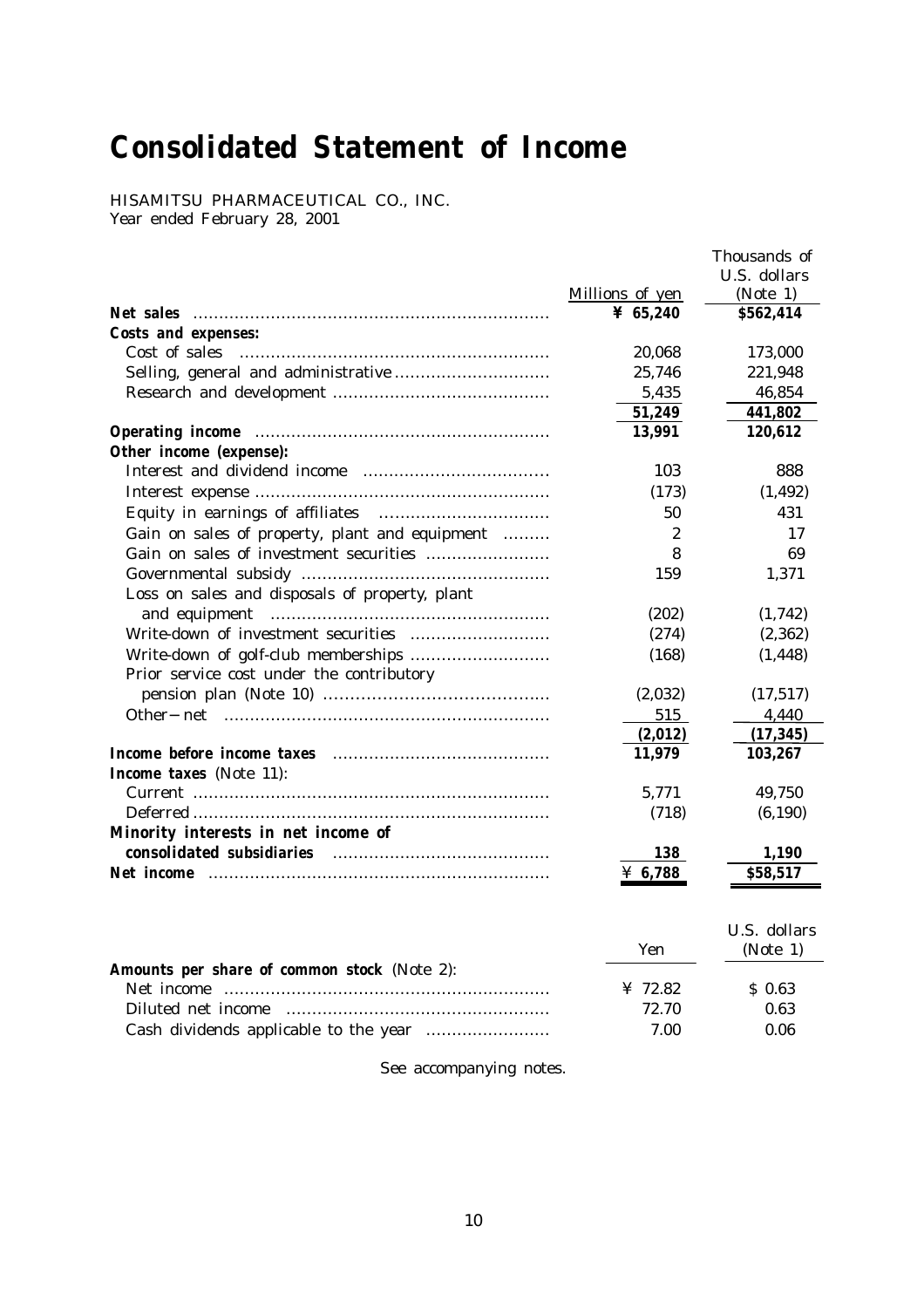# **Consolidated Statement of Stockholders' Equity**

HISAMITSU PHARMACEUTICAL CO., INC.

Year ended February 28, 2001

|                                                                                                                                                                                                                                | Million of yen  | Thousands of<br>U.S. dollars<br>(Note 1) |
|--------------------------------------------------------------------------------------------------------------------------------------------------------------------------------------------------------------------------------|-----------------|------------------------------------------|
| <b>Common stock:</b>                                                                                                                                                                                                           |                 |                                          |
| Shares issued upon exercise of warrants (Note 14)                                                                                                                                                                              | ¥ $8,414$<br>46 | \$72,534<br>397                          |
|                                                                                                                                                                                                                                | ¥ 8,460         | \$72,931                                 |
| Balance at end of year                                                                                                                                                                                                         |                 |                                          |
| Additional paid-in capital:                                                                                                                                                                                                    |                 |                                          |
|                                                                                                                                                                                                                                | ¥ $8,175$       | \$70,474                                 |
| Shares issued upon exercise of warrants (Note 14)                                                                                                                                                                              | 52              | 448                                      |
| Balance at end of year manufactured and state and state of year                                                                                                                                                                | ¥ 8,227         | \$70,922                                 |
|                                                                                                                                                                                                                                |                 |                                          |
| Loss on land revaluation:                                                                                                                                                                                                      |                 |                                          |
|                                                                                                                                                                                                                                | ¥               | \$                                       |
|                                                                                                                                                                                                                                | (894)           | (7,707)                                  |
| Balance at end of year manufactured and state and state and state and state and state and state and state and state and state and state and state and state and state and state and state and state and state and state and st | (894)<br>¥      | \$(7,707)                                |
| <b>Retained earnings:</b>                                                                                                                                                                                                      |                 |                                          |
|                                                                                                                                                                                                                                | ¥27,662         | \$238,466                                |
|                                                                                                                                                                                                                                | 6,788           | 58,517                                   |
| Cumulative effect of adopting                                                                                                                                                                                                  |                 |                                          |
|                                                                                                                                                                                                                                | 1,783           | 15,371                                   |
|                                                                                                                                                                                                                                | (481)           | (4, 147)                                 |
|                                                                                                                                                                                                                                | (59)            | (509)                                    |
|                                                                                                                                                                                                                                | (974)           | (8, 396)                                 |
| Balance at end of year manufactured and state and state of year                                                                                                                                                                | ¥34,719         | \$299,302                                |
|                                                                                                                                                                                                                                |                 |                                          |
| <b>Translation adjustments:</b>                                                                                                                                                                                                |                 |                                          |
|                                                                                                                                                                                                                                | (478)<br>¥      | (4,121)                                  |
| Adjustments from translation of                                                                                                                                                                                                |                 |                                          |
|                                                                                                                                                                                                                                | 10<br>¥         | 87                                       |
| Balance at end of year manufactured and a set of year manufactured and set of year                                                                                                                                             | (468)           | \$(4,034)                                |
| <b>Treasury stock:</b>                                                                                                                                                                                                         |                 |                                          |
|                                                                                                                                                                                                                                | (1)<br>¥        | \$<br>(9)                                |
|                                                                                                                                                                                                                                | (1)             | (8)                                      |
| Balance at end of year                                                                                                                                                                                                         | (2)<br>¥        | \$<br>(17)                               |
|                                                                                                                                                                                                                                |                 |                                          |
| Common stock purchased by subsidiary:                                                                                                                                                                                          | (736)<br>¥      | \$ (6,345)                               |
|                                                                                                                                                                                                                                | (124)           |                                          |
|                                                                                                                                                                                                                                |                 | (1,069)                                  |
| <b>Balance at end of year</b>                                                                                                                                                                                                  | (860)<br>¥      | \$(7,414)                                |
| Number of shares of common stock:                                                                                                                                                                                              |                 |                                          |
|                                                                                                                                                                                                                                | 48,063,166      |                                          |
|                                                                                                                                                                                                                                | (605,000)       |                                          |
| Shares issued upon exercise of warrants (Note 14)                                                                                                                                                                              | 127,419         |                                          |
|                                                                                                                                                                                                                                | 47,522,905      |                                          |
| Balance at end of year                                                                                                                                                                                                         | 95,108,490      |                                          |
|                                                                                                                                                                                                                                |                 |                                          |

See accompanying notes.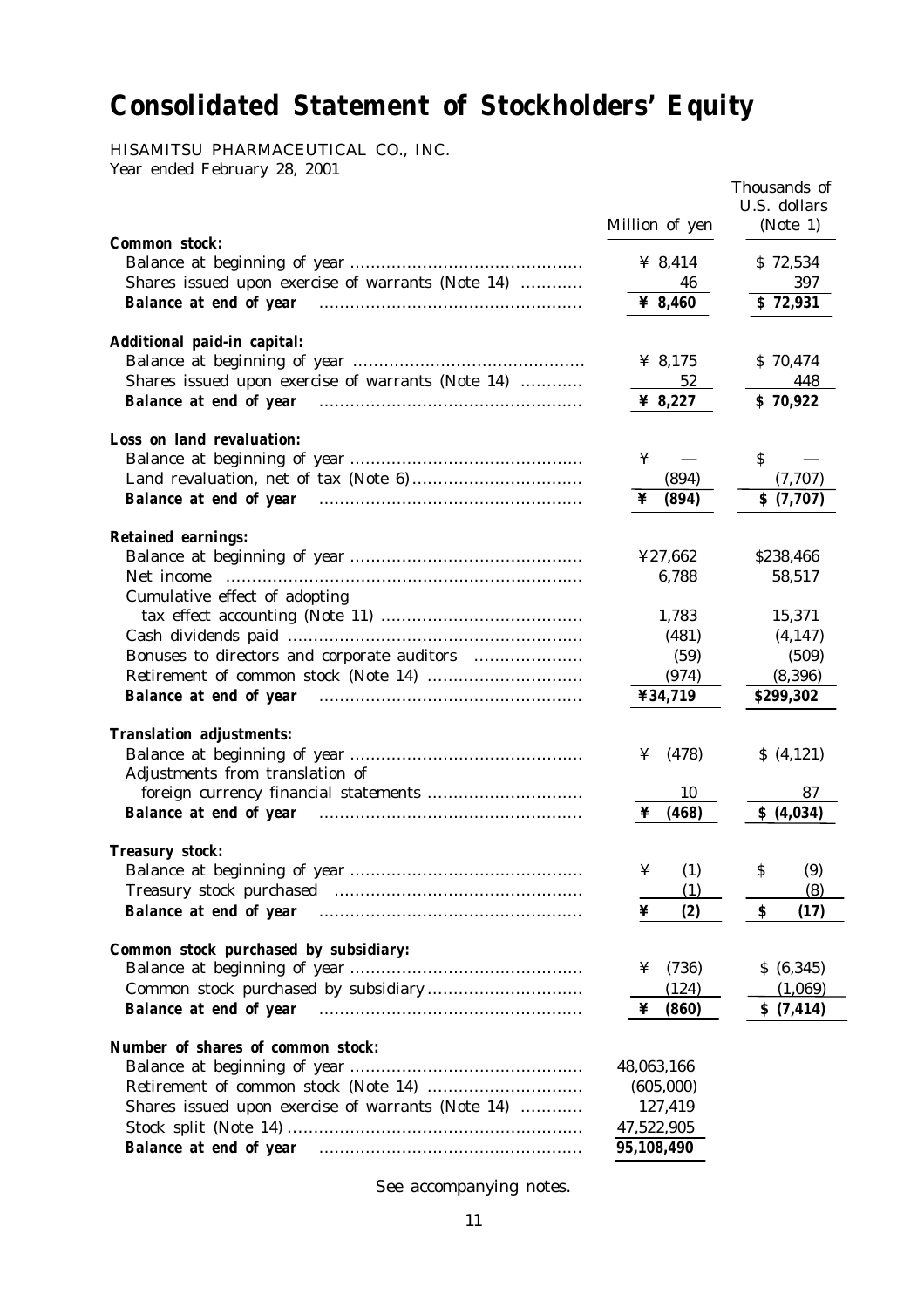# **Consolidated Statement of Cash Flows**

HISAMITSU PHARMACEUTICAL CO., INC. Year ended February 28, 2001

|                                                              | Millions of yen     | Thousands of<br>U.S. dollars<br>(Note 1) |
|--------------------------------------------------------------|---------------------|------------------------------------------|
| Cash flows from operating activities:                        |                     |                                          |
| Income before income taxes                                   | ¥ $11,979$          | \$103,267                                |
| Adjustments to reconcile net income before taxes             |                     |                                          |
| to net cash provided by operating activities:                |                     |                                          |
|                                                              | 2,851               | 24,578                                   |
|                                                              | 53                  | 457                                      |
| Increase in directors' and corporate                         |                     |                                          |
|                                                              | 64                  | 552                                      |
|                                                              | (103)               | (888)                                    |
|                                                              | 173                 | 1,492                                    |
|                                                              | (64)                | (552)                                    |
|                                                              | (50)                | (431)                                    |
|                                                              | 274                 | 2,362                                    |
|                                                              | 168                 | 1,448                                    |
| Loss on sales and disposal of property,                      |                     |                                          |
|                                                              | 202                 | 1,741                                    |
|                                                              | 471                 | 4,060                                    |
|                                                              | (727)               | (6, 267)                                 |
|                                                              | (337)               | (2,905)                                  |
|                                                              | 1,926               | 16,604                                   |
|                                                              | (59)                | (509)                                    |
|                                                              | 630                 | 5,431                                    |
|                                                              | 17,451              | 150,440                                  |
|                                                              | 102                 | 879                                      |
|                                                              | (172)               | (1, 483)                                 |
|                                                              | (5, 101)            | (43, 974)                                |
|                                                              | 12,280              | 105,862                                  |
| Cash flows from investing activities:                        |                     |                                          |
| Payments for purchases of property, plant and equipment      | (3,597)             | (31,009)                                 |
| Proceeds from sales of property, plant and equipment         | 81                  | 698                                      |
|                                                              | (186)               | (1,603)                                  |
| Payments for purchases of marketable securities              | (3,300)             | (28, 448)                                |
|                                                              | 3,359               | 28,957                                   |
| Payment for purchase of investment securities                | (1, 350)            | (11, 638)                                |
|                                                              | (204)               | (1,759)                                  |
|                                                              | 67                  | 578                                      |
|                                                              | (5, 130)            | (44, 224)                                |
| Cash flows from financing activities:                        |                     |                                          |
|                                                              | 2,586               | 22,293                                   |
|                                                              | (2,607)             | (22, 474)                                |
|                                                              | 98                  | 845                                      |
|                                                              | (1, 162)            | (10, 017)                                |
|                                                              | 183                 | 1,578                                    |
|                                                              | (481)               | (4, 147)                                 |
|                                                              | (124)               | (1,069)                                  |
|                                                              | (1,507)             | (12,991)                                 |
|                                                              |                     |                                          |
| Effect of exchange rate changes on cash and cash equivalents | 42                  | 362                                      |
|                                                              | 5,685               | 49,009                                   |
| Cash and cash equivalents at beginning of year               | 6,841<br>¥ $12,526$ | 58,974<br>\$107,983                      |
|                                                              |                     |                                          |

See accompanying notes.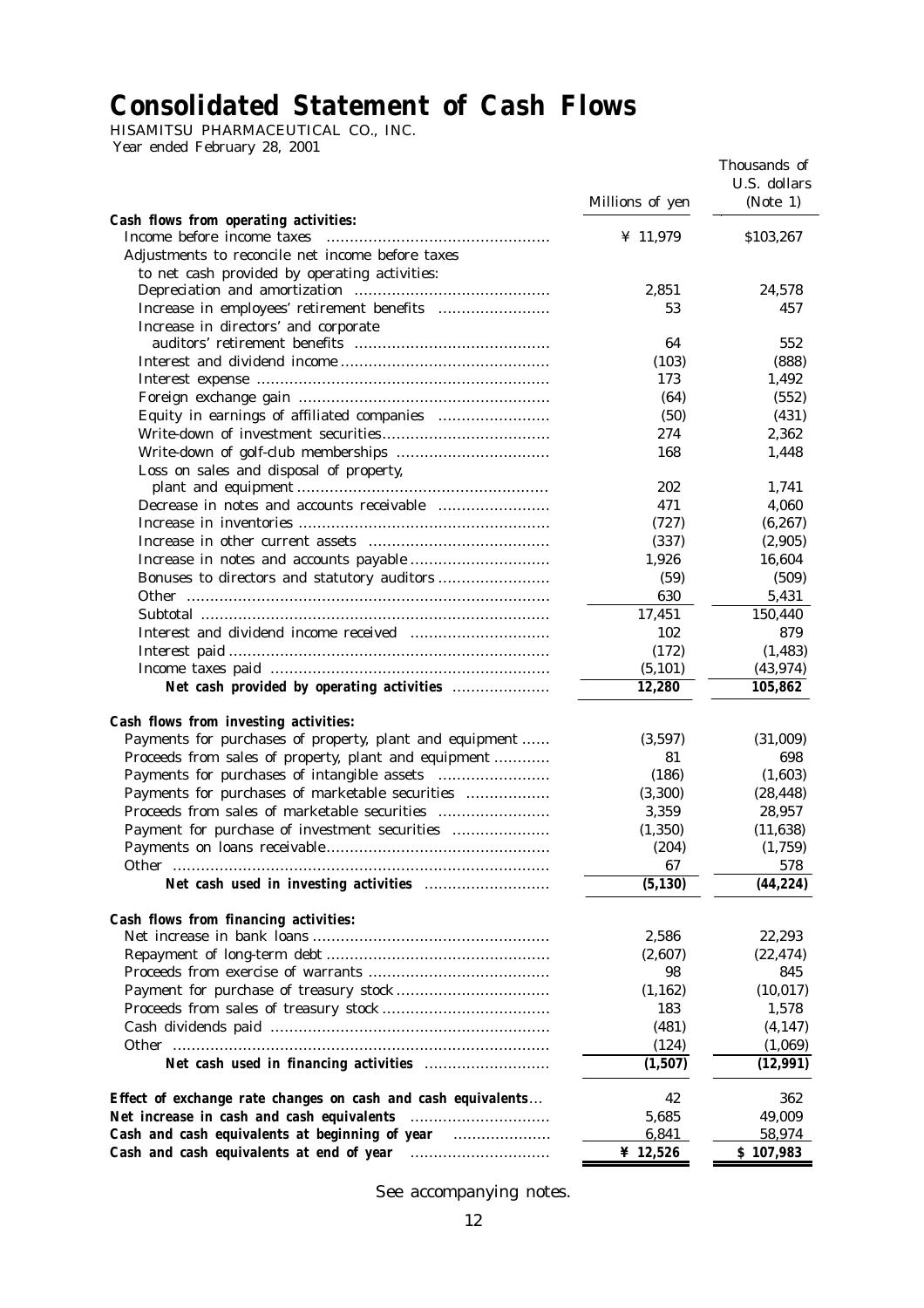## **Notes to Consolidated Financial Statements**

HISAMITSU PHARMACEUTICAL CO., INC. Year ended February 28, 2001

## **1. Basis of Consolidated Financial Statements**

 Hisamitsu Pharmaceutical Co., Inc. (the "Company") and its consolidated domestic subsidiaries maintain their accounts and records in accordance with the provisions set forth in the Japanese Commercial Code and the Securities and Exchange Law and in conformity with accounting principles and practices generally accepted in Japan, which are different from the accounting and disclosure requirements of International Accounting Standards. The accounts of overseas consolidated subsidiaries are based on their accounting records maintained in conformity with generally accepted accounting principles and practices prevailing in the respective countries of domicile.

 The accompanying consolidated financial statements are a translation of the audited consolidated financial statements of the Company which were prepared in accordance with accounting principles and practices generally accepted in Japan from the accounts and records maintained by the Company and its consolidated subsidiaries and were filed with the Minister of Finance as required by the Securities and Exchange Law. The Company was only required to file non-consolidated financial statements in prior years, and, therefore, comparative consolidated financial statements for the prior years are not presented.

 In preparing the accompanying consolidated financial statements, certain reclassifications have been made in the consolidated financial statements issued domestically in order to present them in a form which is more familiar to readers outside Japan.

 The translation of the Japanese yen amounts into U.S. dollars are included solely for the convenience of the reader, using the prevailing exchange rate at February 28, 2001, which was

116 to U.S. \$1. The convenience translations should not be construed as representations that the Japanese yen amounts have been, could have been, or could in the future be, converted into U.S. dollars at this or at any rate of exchange.

## **2. Summary of Significant Accounting Policies**

#### **Consolidation**

 The consolidated financial statements include the accounts of the Company and its ten significant subsidiaries (the "Companies"). All significant intercompany balances, transactions and profits have been eliminated.

 The consolidated financial statements for the year ended February 28, 2001 were prepared in accordance with the revised Accounting Principles for Consolidated Financial Statements (the Revised Accounting Principles), which are effective from years ended March 31, 2000. Under the Revised Accounting Principles, companies are required to consolidate all significant investees which are controlled through substantial ownership of majority voting rights or existence of certain conditions.

 In the elimination of investments in subsidiaries, the assets and liabilities of the subsidiaries, including the portion attributable to minority shareholders, are evaluated using fair value at the time the Company acquired control of the respective subsidiaries.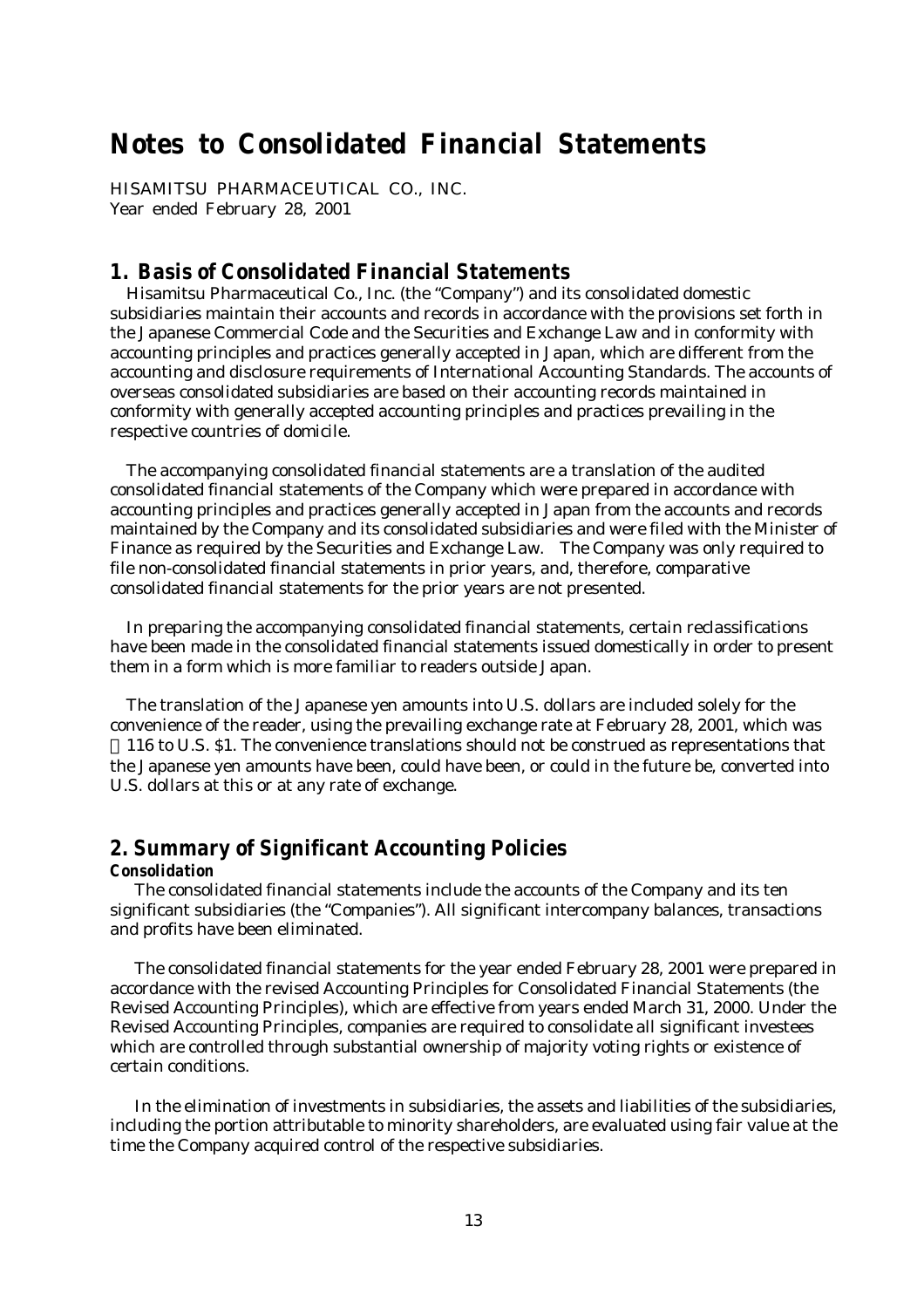#### **Equity Method**

 Investments in two affiliated companies are accounted for using the equity method. However, non-consolidated subsidiaries are not accounted for using the equity method, since the Company's equity in earnings in the aggregate is not material in relation to the consolidated net income and retained earnings. The consolidation difference between cost of an investment and equity in its net assets at the date of acquisition is expensed in the year of acquisition.

#### **Cash and Cash Equivalents and Cash Flow Statements**

 In preparing the consolidated statements of cash flows, cash on hand, readily-available deposits and short-term highly liquid investments with maturities of not exceeding three months at the time of purchase are considered to be cash and cash equivalents.

#### **Marketable Securities and Investment Securities**

 Marketable equity securities included in both current assets and investments are stated at cost. Cost is determined by the moving average method. Other securities are also stated at cost. If a decline in value below cost of an individual security is judged to be material and other than temporary, the carrying value is written down.

#### **Allowance for Doubtful Accounts**

 The allowance for doubtful accounts is provided in amounts sufficient to cover possible losses on collection. It is determined by adding individually estimated uncollectible amounts to an amount calculated by formula as permitted by the Corporation Tax Law of Japan with respect to the remaining receivables.

 The allowance for doubtful accounts for the overseas consolidated subsidiaries is provided in amounts calculated from individually estimated uncollectible accounts.

#### **Allowance for Sales Returns**

 The allowance for sales returns is provided in the limited amount calculated by formula as permitted by the Corporation Tax Law of Japan to cover possible losses on sales returns after the balance sheet date.

#### **Inventories**

Inventories are stated at cost (first-in, first-out method).

#### **Property, Plant and Equipment**

 Property, plant and equipment are stated at cost less accumulated depreciation except that certain land was revalued at fair value as of February 28, 2001. Depreciation is provided over estimated useful lives as permitted by the Corporation Tax of Japan. Depreciation of property, plant and equipment is determined by the declining balance method except that the straight line method is primarily adopted by the overseas consolidated subsidiaries.

#### **Intangible Assets**

 Intangible assets are stated at cost less accumulated amortization and amortized by the straight line method. Amortization is provided over estimated useful lives as permitted by the Corporation Tax of Japan, except that the amortization of internally used software is determined using the straight line method over the estimated useful life (five years).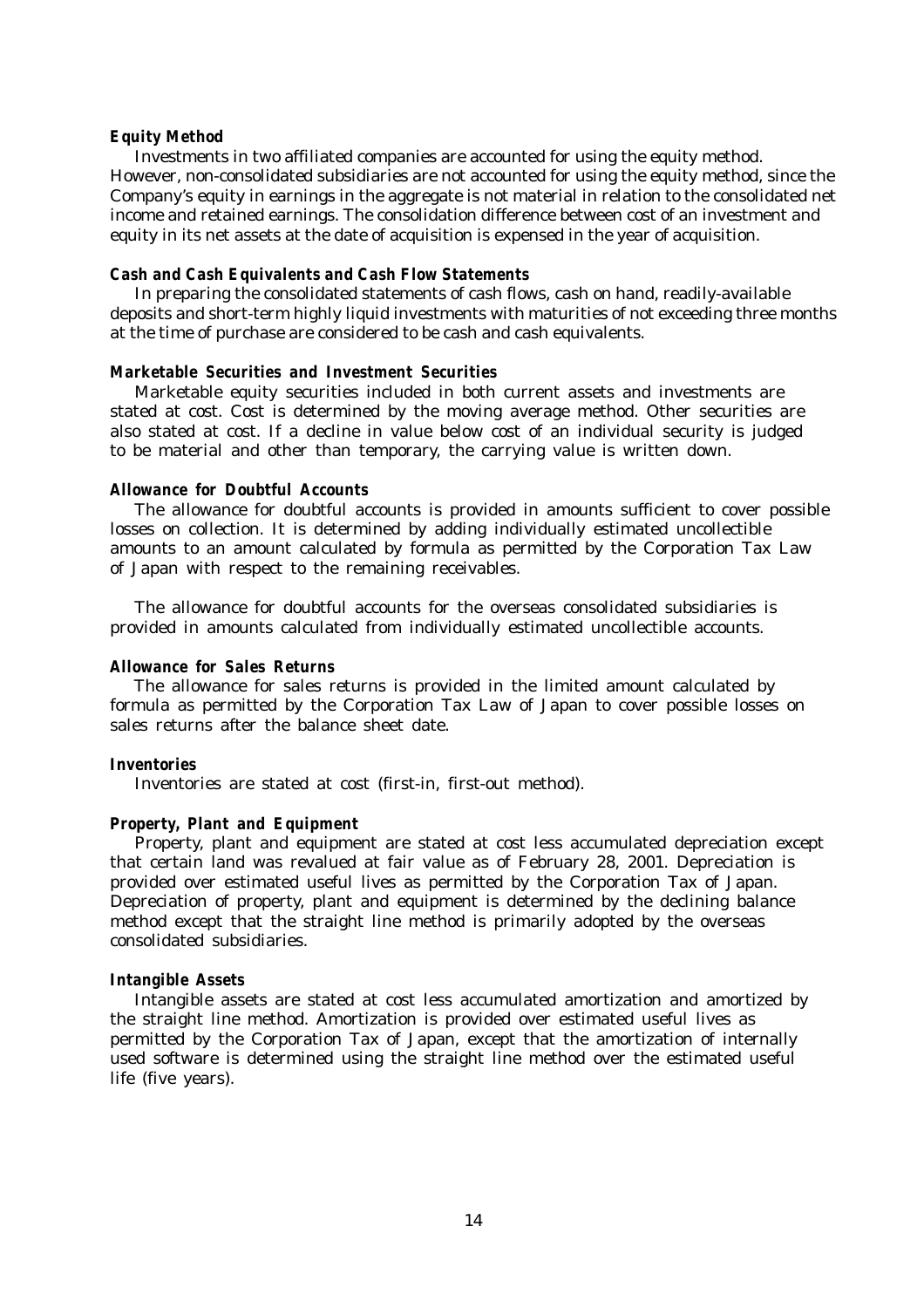#### **Bond and Note Issue Expenses and Bond Issue Discounts**

 Bond and note issue expenses and bond issue discounts are charged to income as incurred.

#### **Income Taxes**

 The Companies provided income taxes at the amounts currently payable for the year ended February 29, 2000. Effective March 1, 2000, the Companies adopted the new accounting standard, which recognizes tax effects of temporary differences between the carrying amounts of assets and liabilities for tax and financial reporting. The assets and liability approach is used to recognize deferred tax assets and liabilities for the expected future tax consequences of temporary differences between the carrying amounts of assets and liabilities for financial reporting purposes and the amounts used for income tax purposes.

 The amount of deferred income taxes attributable to the net tax effects of the temporary differences at March 1, 2000 is reflected as an adjustment to the retained earnings brought forward from the previous year.

#### **Reserve for Employees' Bonuses**

 The Company and its domestic consolidated subsidiaries provided the reserve for employees' bonuses in the portion of estimated future payments applicable to the current year.

#### **Retirement Benefits and Pension Plan**

#### Lump-sum benefit plan

 Under the terms of the Company's and domestic subsidiaries' retirement plans, substantially all employees are entitled to a lump-sum payment at the time of retirement. The amount of the retirement benefit is, in general, based on the length of service, base salary at the time of retirement and reason for retirement. The liability for lump-sum payments is stated at the amount which would be required if all eligible employees voluntarily retired at the balance sheet date.

#### 1996 pension plan

 Commencing from July 1996, 30% of the above benefits are covered by a contributory funded pension. The benefits are payable either as a monthly pension or, under certain circumstances at the option of retiring employees, in a lump-sum amount. The portion of the liability for the unfunded lump-sum benefit plan, which is no longer required due to the introduction of this plan, is reversed at the same rate as amortization of prior service costs.

#### 1966 pension plan

 The Company also has had a contributory funded pension plan since 1966 which covers retirement benefits for employees who retire at the mandatory retirement age or those with over 20 years of service who terminate their employment under certain circumstances. These employees are, in general, entitled to a lump-sum payment or an annuity.

 Both prior service costs for 1996 pension plan and 1966 pension plan are expensed when incurred.

#### Directors' and corporate auditors' retirement benefits

 Retirement benefits for directors and corporate auditors under the Company's unfunded plan are provided in the amount that would be required if they retired at the balance sheet date.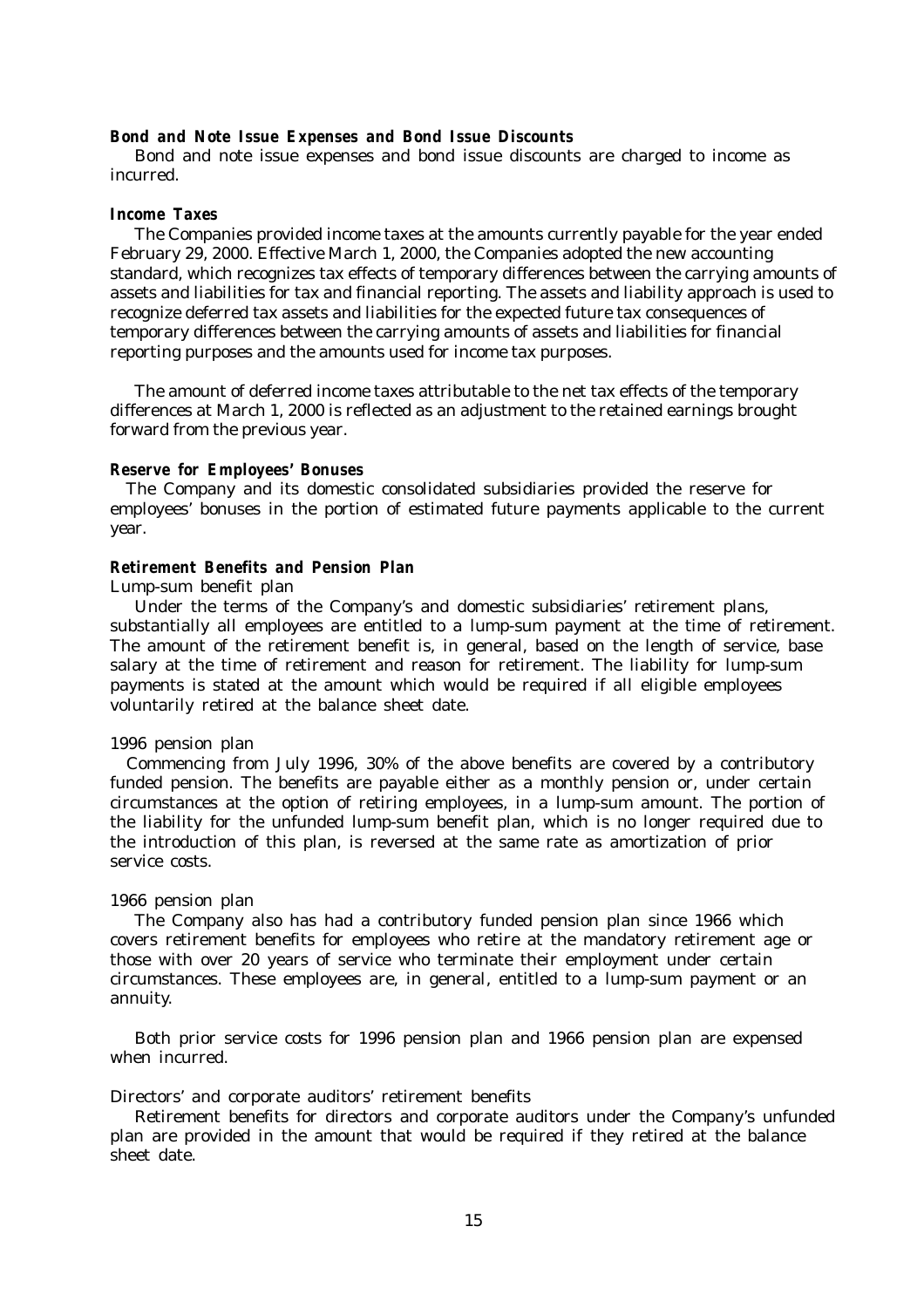#### **Finance Leases**

 Finance leases which do not transfer ownership are accounted for in the same manner as operating leases in accordance with generally accepted accounting principles in Japan.

#### **Foreign Currency Translation**

 Current and non-current receivables and payables denominated in foreign currencies are translated into Japanese yen at the exchange rates in effect at the balance sheet date, except for those hedged by forward exchange contracts. The resulting exchange gains and losses are credited or charged to income.

 Guaranteed notes payable denominated in foreign currencies and hedged by forward exchange contracts are translated into Japanese yen at the contracted forward exchange rates. The discount on forward contracts is deferred and amortized over the life of the forward contracts.

 The assets and liabilities of consolidated overseas subsidiaries are translated into Japanese yen at the exchange rates in effect at the balance sheet date. Revenue and expense accounts are translated at the average exchange rates prevailing during the year.

#### **Net Income per Share of Common Stock**

 Computations of net income per share of common stock assuming no dilution are based on the weighted average number of shares outstanding during each fiscal year.

 For the purpose of computing net income per share assuming dilution, the average number of shares has been changed by the number of shares which would have been outstanding assuming the retirement of treasury stock, exercise of warrants and stock split at the beginning of the year.

### **3. Cash and Cash Equivalents**

 Cash and cash equivalents at February 28, 2001 for the consolidated statement of cash flows consisted of the following:

|                                     |                 | Thousands of |
|-------------------------------------|-----------------|--------------|
|                                     | Millions of yen | U.S. dollars |
|                                     | ¥ 11,246        | \$96,948     |
| Add: Marketable securities<br>.     | 1,345           | 11,595       |
| Less: Time deposits with maturities |                 |              |
| over three months                   | (65)            | (560)        |
| Cash and cash equivalents           | ¥ $12,526$      | \$107,983    |
|                                     |                 |              |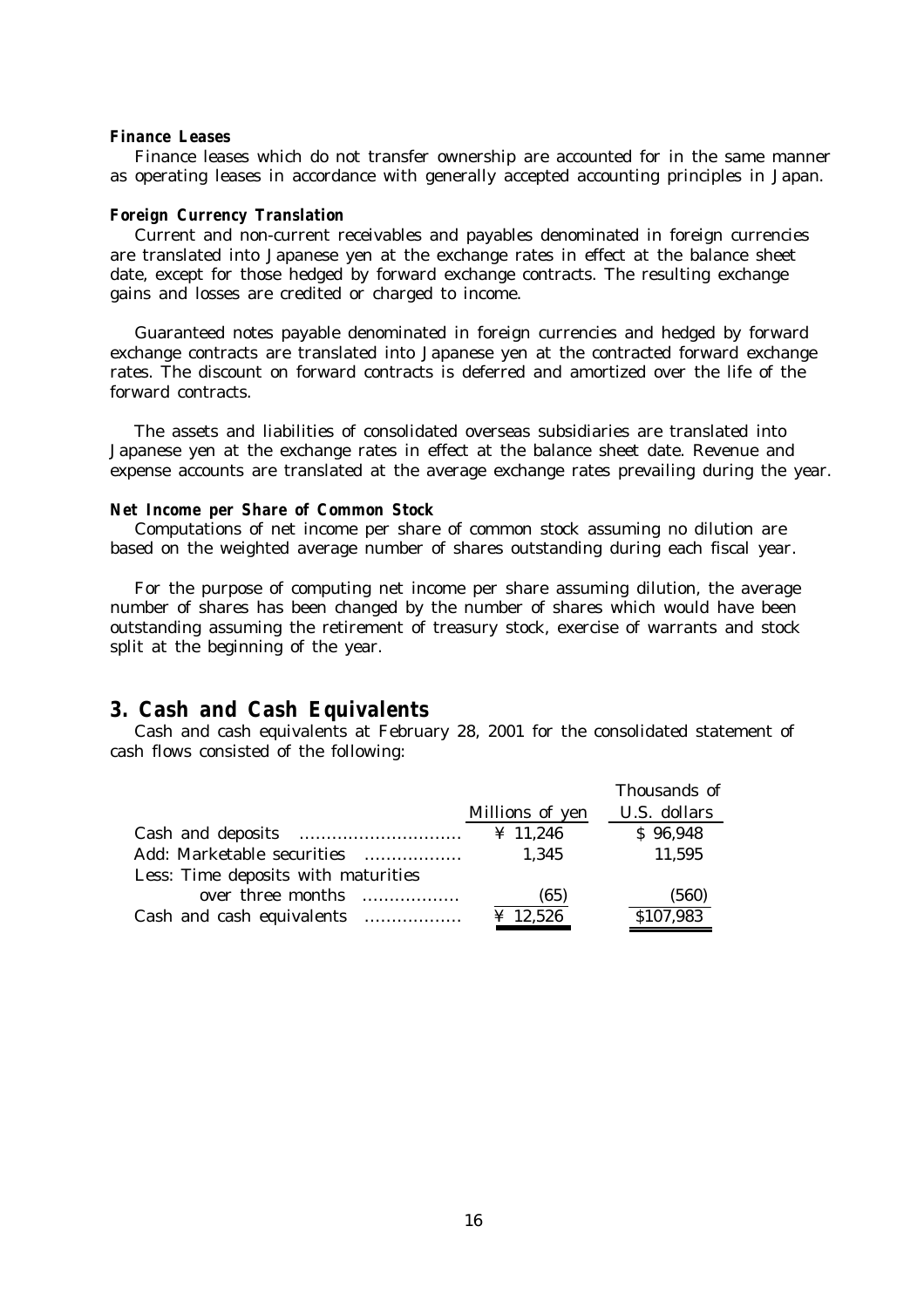## **4. Marketable Securities and Investment Securities**

 The aggregate carrying values and market values of marketable securities and investment securities at February 28, 2001 were as follows:

|                       |          |                 | Thousands of |          |
|-----------------------|----------|-----------------|--------------|----------|
|                       |          | Millions of yen | U.S. dollars |          |
|                       | Carrying | Market          | Carrying     | Market   |
|                       | value    | value           | value        | value    |
| Marketable securities | ¥        |                 |              |          |
| Investment securities | 3,357    | 3,527           | 28,940       | 30,405   |
|                       | 3.357    | 3.527           | \$28,940     | \$30,405 |

 The above table does not include the following marketable securities and investment securities:

|                                                 |                                     | Thousands of |
|-------------------------------------------------|-------------------------------------|--------------|
|                                                 | Millions of yen                     | U.S. dollars |
| Marketable securities:                          |                                     |              |
| Marketable securities in investment trusts      | -645<br>¥                           | \$5.561      |
| Governmental securities fund                    | 300                                 | 2,586        |
|                                                 | 300                                 | 2,586        |
|                                                 | 100                                 | 862          |
| Investment securities:                          |                                     |              |
| Unlisted securities, excluding over-the-counter |                                     |              |
| shares                                          | $\textcolor{blue}{\mathbf{41.043}}$ | S8 991       |

## **5. Inventories**

Inventories at February 28, 2001 consisted of the following:

|                 | Thousands of |
|-----------------|--------------|
| Millions of yen | U.S. dollars |
| $\angle 3.479$  | \$29,991     |
| 493             | 4,250        |
| 246             | 2,121        |
| 678             | 5,845        |
| $\geq 4.896$    | \$42,207     |

## **6. Land Revaluation**

 As at February 28, 2001, pursuant to the Law of Revaluation of Land and the Revision thereof (the "Law"), certain land for business operations was revalued at fair market value. Due to the revaluation, land was reduced by ¥1,535 million (\$13,233 thousand) to ¥11,774 million (\$101,500 thousand) as at February 28, 2001, and the related loss was reported in a separate component of stockholders' equity as "Loss on land revaluation", net of tax.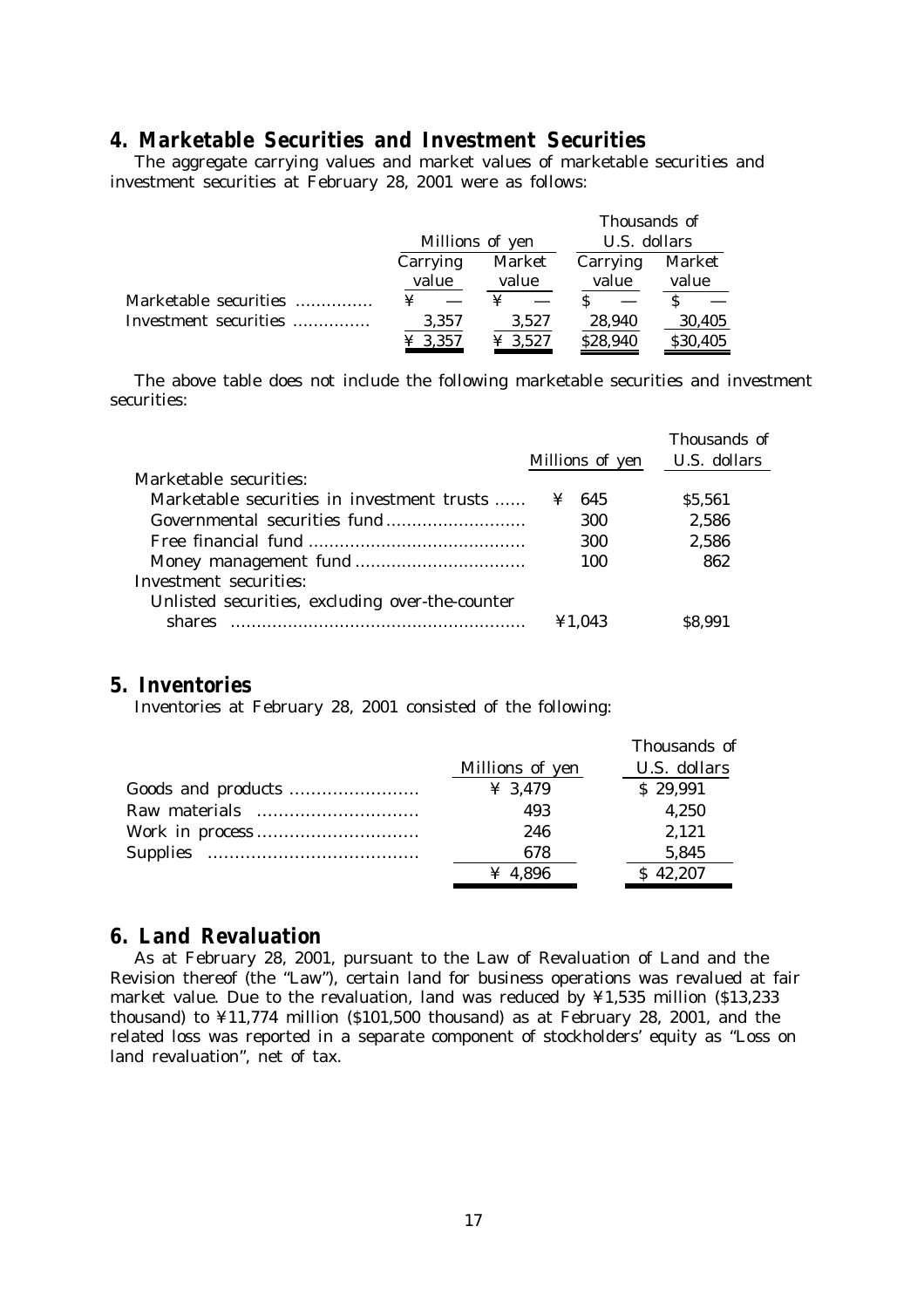## **7. Derivative Transactions**

Status of derivative transactions:

 The Companies utilize forward currency exchange and interest rate swap transactions to control risks related to foreign currencies and interests rates.

 Forward currency exchange contracts are used to hedge the risk of fluctuations in foreign currency exchange rates with respect to foreign currency transactions, and interest rate swap transactions are used to reduce the risk of fluctuations in interest rates in relation to notes payable.

 The Companies principally use derivative transactions in connection with managing its market risk and not for speculation or dealing purposes. The Companies deal with highly rated domestic banks as counterparty to these transactions to minimize credit risk exposure.

 Derivative transactions are, depending on materiality, subject to resolution of the Board of Directors or approval by the General Manager of the Finance and Accounting Department and contracted by the Finance and Accounting Department. The actual results of the derivative transactions are reported to the Board of Directors after the end of each year.

Market values of derivative transactions

The Companies had no derivative contracts outstanding at February 28, 2001.

## **8. Lease Information**

 Finance leases which do not transfer ownership are accounted for in the same manner as operating leases in accordance with generally accepted accounting principles in Japan.

The original lease obligations of the Companies amounted to  $\frac{1}{2}1,327$  million (\$11,440) thousand) for the year ended February 28, 2001.

 Lease payments for finance leases which do not transfer ownership to lessees amounted to ¥288 million (\$2,483 thousand) in 2001. Future minimum leases payments, including financing cost, required under such leases at February 28, 2001 are as follows:

|                   | Thousands of |
|-------------------|--------------|
| Millions of yen   | U.S. dollars |
| $\angle 231$      | S 1.991      |
| 232               | 2.000        |
| $\cdot$ \ \ \ 463 | S 3.991      |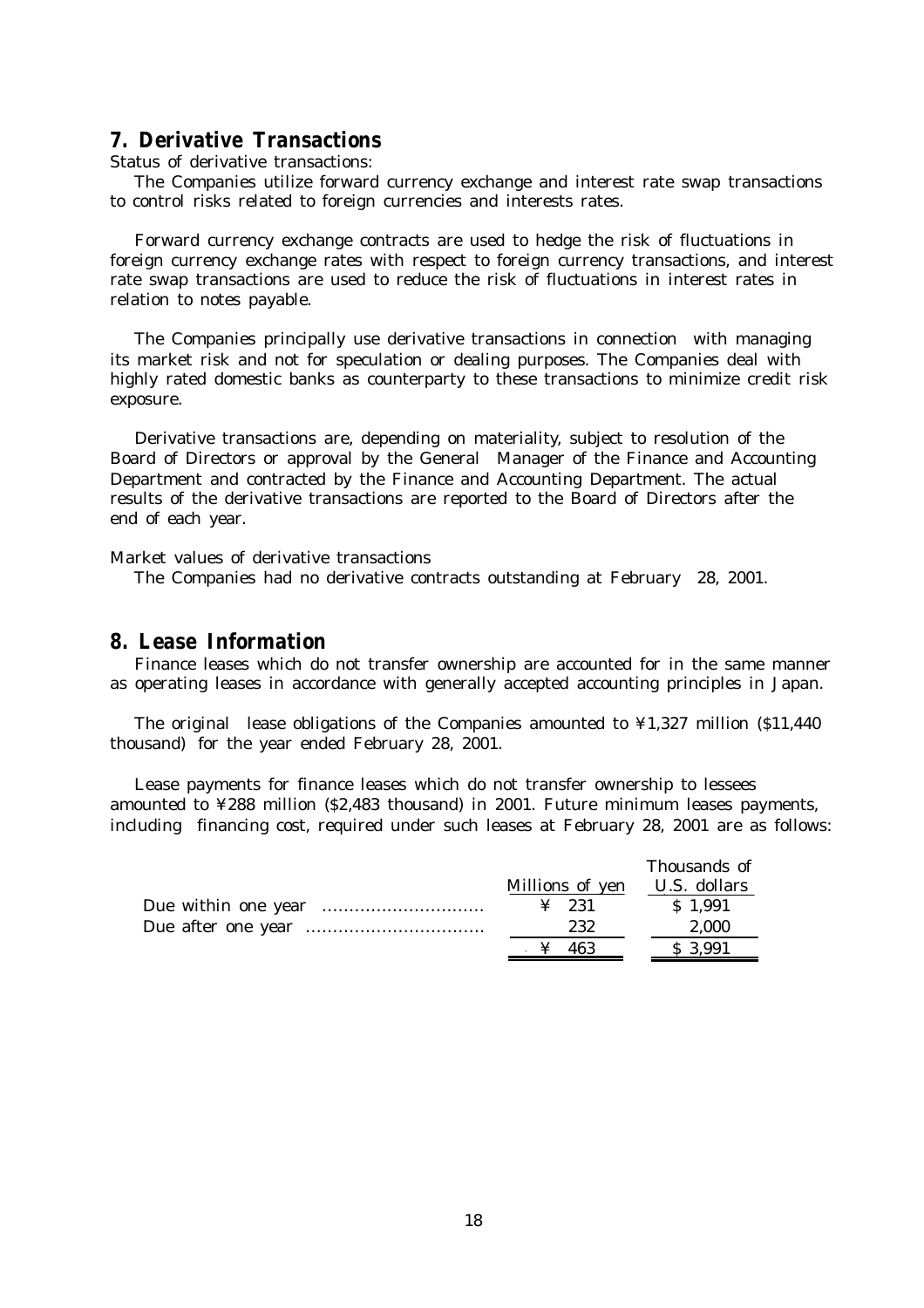## **9. Short-term Bank Loans and Long-term Debt**

 Short-term bank loans are represented generally by notes maturing within one year. Annual interest rates at February 28, 2001, ranged from 0.73% to 0.99%.

Long-term debt at February 28, 2001 consisted of the following:

|                                  |                 | Thousands of |
|----------------------------------|-----------------|--------------|
|                                  | Millions of yen | U.S. dollars |
| Unsecured long-term bank loans   | ¥ 1,516         | \$13,069     |
| Secured long-term bank loans     | 1,462           | 12,603       |
|                                  | 2,978           | \$25,672     |
| Less amounts due within one year | (637)           | (5, 491)     |
|                                  | $\angle 2.341$  | 20,181       |

 The annual interest rates of the bank loans ranged from 0.73% to 3.49% with the weighted average being 1.71% at February 28, 2001.

 At February 28, 2001 assets pledged as collateral for short-term bank loans of ¥162 million (\$1,396 thousand) and for secured long-term bank loans were as follows:

|                         |                 | Thousands of |
|-------------------------|-----------------|--------------|
|                         | Millions of yen | U.S. dollars |
|                         | ¥ 1,049         | $S$ 9.043    |
| Machinery and equipment | 272             | 2,345        |
|                         | 416             | 3,586        |
|                         | $\leq 1.737$    | 14.974       |

The annual maturities of long-term debt are as follows:

|                             |                 | Thousands of |
|-----------------------------|-----------------|--------------|
| Years ending February 28/29 | Millions of yen | U.S. dollars |
| 2003                        | 619             | 5,336        |
| 2004                        | 734             | 6,328        |
| 2005                        | 321             | 2,767        |
| 2006                        | 305             | 2,629        |
| <b>Thereafter</b>           | 362             | 3,121        |
|                             |                 |              |
|                             |                 |              |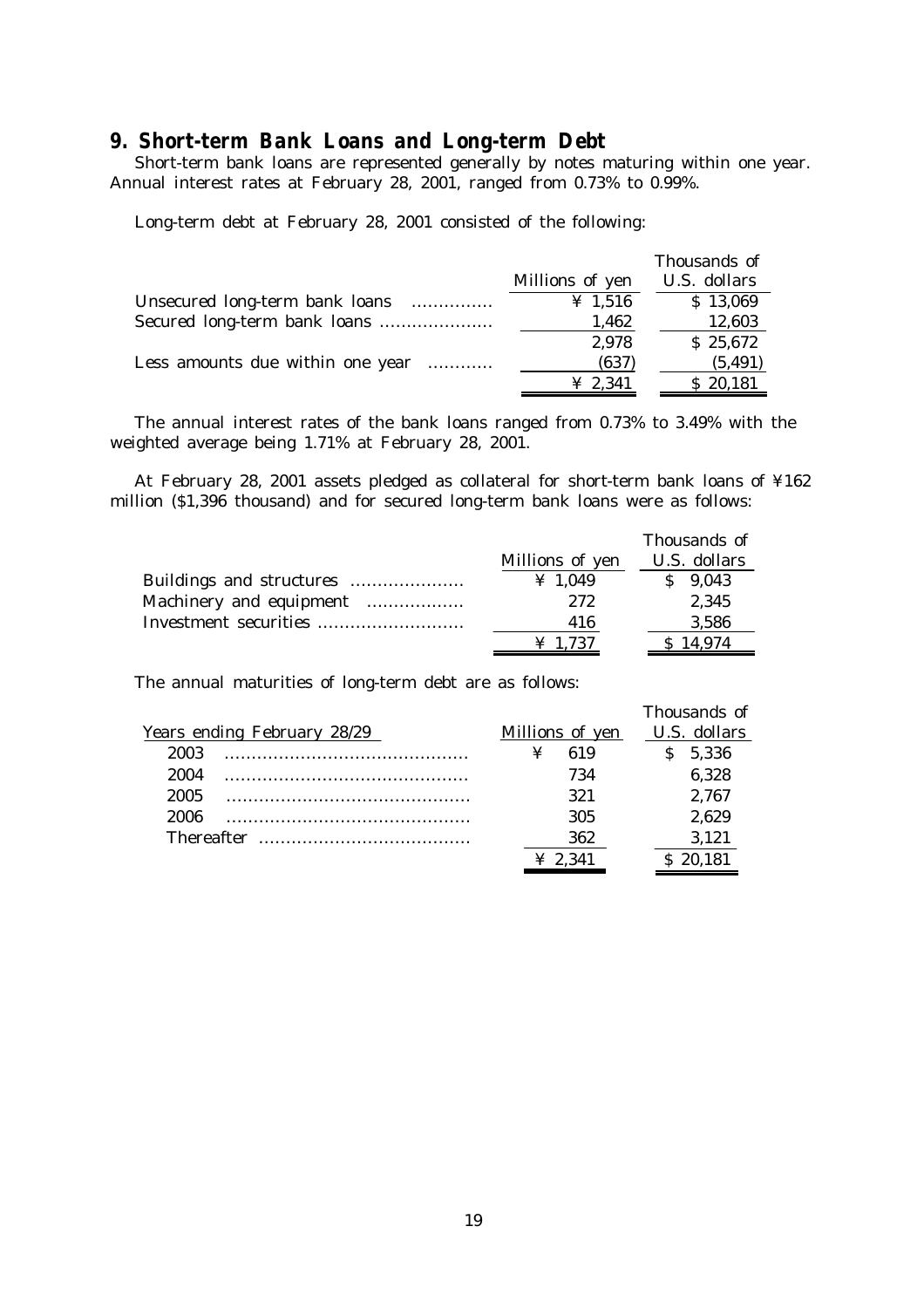#### Contingent liability for debt assumption

 The Company entered into a debt assumption agreement with the Mitsubishi Trust and Banking Corporation on January 13, 2000, and paid the necessary amounts for redemption and interest payments on certain bonds. Consequently, although the bonds are not included in liabilities in the balance sheet, the Company remains contingently liable for the following bonds with warrants that are exercisable at an price per share of ¥957 (\$8.250) through June 25, 2001.

|                                | (Millions of yen)     |                 |
|--------------------------------|-----------------------|-----------------|
|                                | <b>Ending balance</b> | Redemption date |
| Unsecured 1.0% bonds, due 2001 |                       |                 |
|                                | $\angle 1.250$        | June 25, 2001   |

 If all the outstanding warrants had been exercised at February 28, 2001, 127 thousand additional shares of common stock would have been issued.

## **10. Retirement Benefits and Pension Plan**

 Pension assets and unamortized prior service costs under the contributory funded pension plan established in 1996 amounted to ¥3,462 million (\$29,845 thousand) and ¥640 million (\$5,517 thousand), respectively, at February 28, 2001.

 Pension assets and unamortized prior service costs under the contributory funded pension plan established in 1966 amounted to ¥1,368 million (\$11,793 thousand) and ¥338 million (\$2,914 thousand), respectively, at February 28, 2001.

 Charges to income with respect to the employees' lump-sum retirement benefits plan and the funded pension plans amounted to  $\frac{1597}{1000}$  million (\$13.767 thousand) in 2001. The reversal of reserve for retirement benefits amounted to ¥82 million (\$707 thousand) for the year ended February 28, 2001.

 Charges to income with respect to directors' and corporate auditors' retirement benefits amounted to ¥66 million (\$569 thousand) for the year ended 2001.

 Prior service cost for the Company's 1996 pension plan was charged to income when paid. Since the yield on investments of the pension plan was lowered, the Company changed its expected rate from 5.5% to 2,9% from the current year. Additionally prior service cost incurred as a result of this change was stated as 'Prior service cost under the contributory pension plan' in the other income (expense) in the consolidated statements of income.

## **11. Income Taxes**

 The Company is subject to a number of taxes based on income, which, in the aggregate, indicate a statutory rate in Japan of approximately 42% for the year ended February 28, 2001.

 The following table summarizes the significant differences between the statutory tax rate and the Company's effective tax rate for financial statement purposes for the year ended February 28, 2001: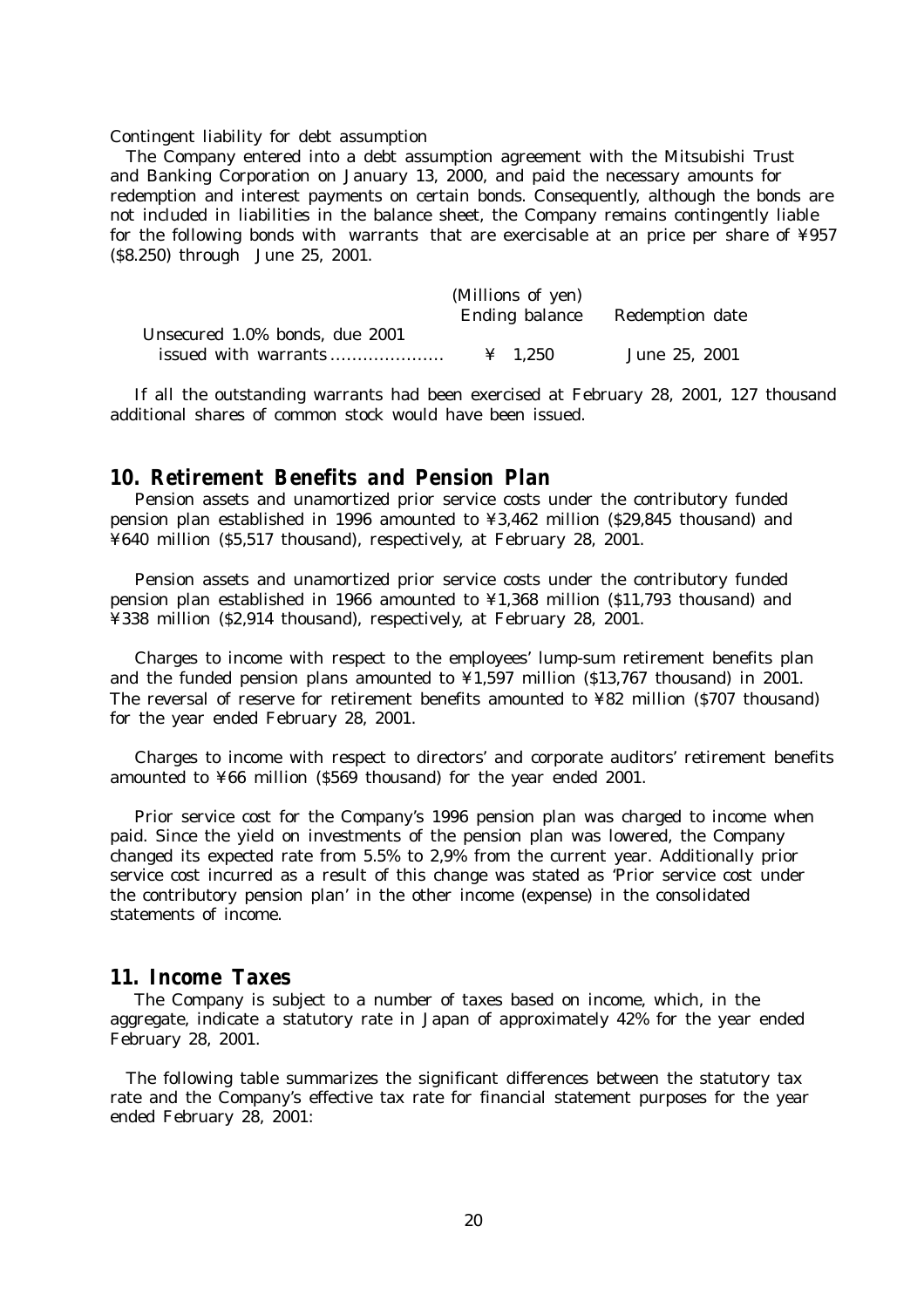| 41.7%          |
|----------------|
| 3.1            |
| (0.1)          |
| 0 <sub>1</sub> |
| (2.6)          |
|                |

 Significant components of the Company's deferred tax assets as of February 28, 2001 are as follows:

|                                                        |                              | Thousands of |
|--------------------------------------------------------|------------------------------|--------------|
|                                                        | Millions of yen U.S. dollars |              |
| Deferred tax assets:                                   |                              |              |
|                                                        | 671<br>¥                     | \$ 5,784     |
| Valuation loss on investment securities                | 355                          | 3,060        |
| Directors' and corporate auditors' retirement benefits | 321                          | 2,767        |
|                                                        | 307                          | 2,647        |
|                                                        | 276                          | 2,379        |
|                                                        | 266                          | 2,293        |
| Valuation loss on investment in capital                | 103                          | 888          |
|                                                        | 61                           | 526          |
|                                                        | 153                          | 1,319        |
| <b>Other</b>                                           | 136                          | 1.172        |
|                                                        | 2,649                        | 22,835       |
|                                                        | (91)                         | (784)        |
|                                                        | 42,558                       | \$22,051     |

## **12. Segment Information**

 The Companies are primarily engaged in the manufacture and sale of pharmaceuticals in Japan and overseas.

#### (1) Business segment

 The operations of the Companies are classified into three business segments, which include 'pharmaceuticals and related products', 'cable television broadcasting' and 'other'.

 As more than 90% of the consolidated net sales and operating income for the year ended February 28, 2001 were from the pharmaceuticals and related products segment, the disclosure of business segment information has been omitted.

#### (2) Geographic area

 As more than 90% of the consolidated net sales and operating income for the year ended February 28, 2001 were made in Japan, the disclosure of segment information by geographic area has been omitted.

#### (3) Overseas sales

 As overseas sales for the year ended February 28, 2001 were not more than 10% of the consolidated net sales, the disclosure of overseas sales information has been omitted.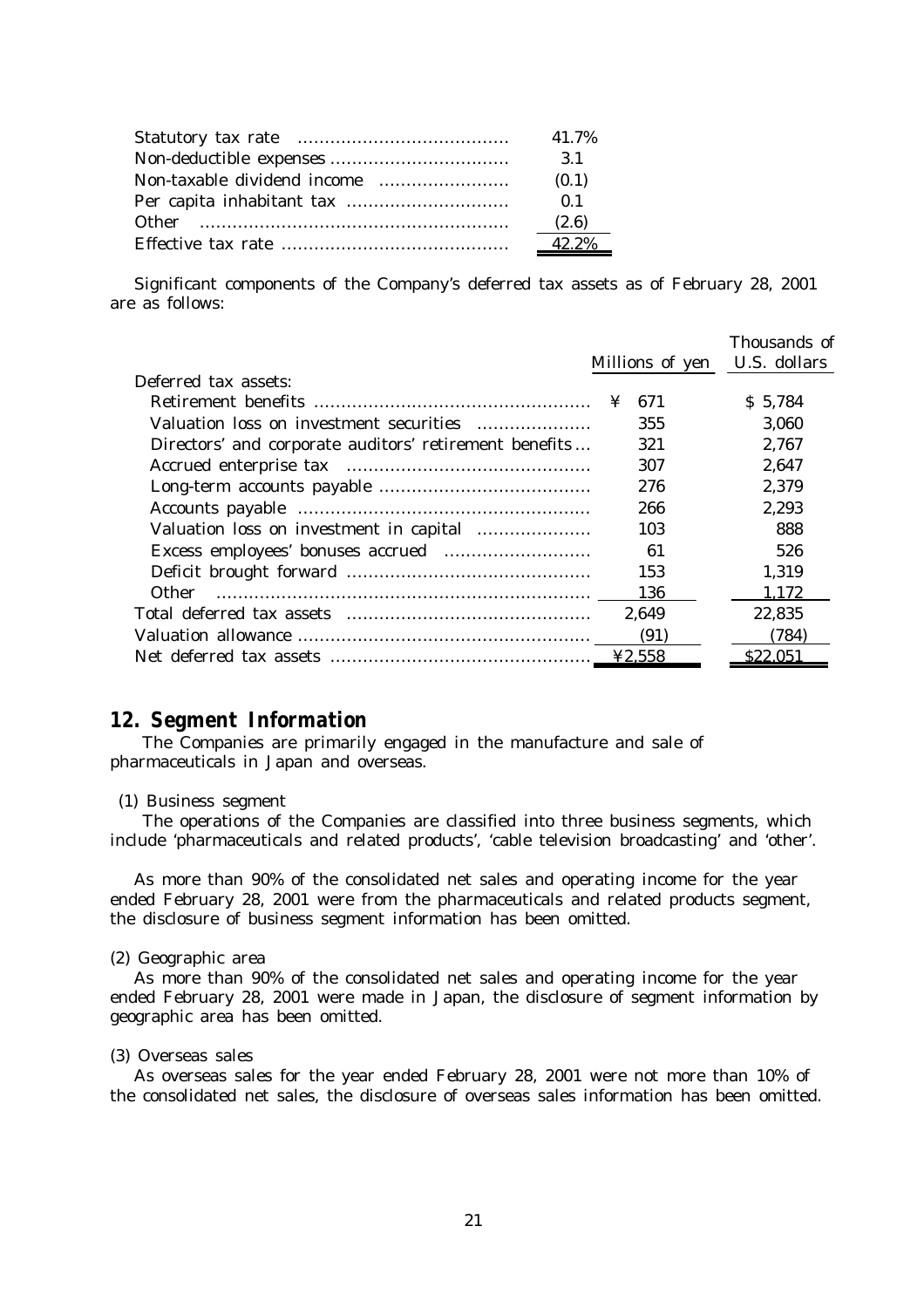## **13. Stockholders' Equity**

 The Commercial Code of Japan provides that an amount equal to at least 10% of cash dividends and other cash appropriations shall be set aside as a legal reserve until such reserve equals 25% of the amount of common stock. This reserve is not available for dividends but may be used to reduce a deficit by resolution of the stockholders or may be capitalized by resolution of the Board of Directors.

 The maximum amount that the Company can distribute as dividends is calculated based on the non-consolidated financial statements of the Company in accordance with the Commercial Code of Japan.

## **14. Common Stock**

(1) Retirement of common stock

 In accordance with the resolution of the Board of Directors on February 24, 2000, the Company purchased 605 thousand shares of par value common stock out of profits for a total amount of ¥974 million (\$8,396 thousand) from the stock market and retired them by the time of the 2000 annual meeting of stockholders held on May 25, 2000.

#### (2) Exercise of warrants

 As a result of exercise of the outstanding warrants, 127,419 additional shares of common stock were issued during the year ended February 28, 2001.

#### (3) Stock split

 In accordance with the resolution of the Board of Directors on May 25, 2000, the Company made stock split as follows:

Effective date of stock split: August 21, 2000.

Split ratio: Split one share of par value common stock into two shares

 As a result of the stock split, 47,523 thousand additional shares of common stock were issued.

## **15. Contingent Liabilities**

Contingent liabilities at February 28, 2001 were as follows:

|                                    |                                    | Thousands of |
|------------------------------------|------------------------------------|--------------|
|                                    | Millions of yen U.S. dollars       |              |
| Notes receivable discounted        | $\angle \hspace{-.08in} \Delta 37$ | -319         |
| Guarantee of loans of              |                                    |              |
| subsidiaries and affiliates        | 1.303                              | 11,233       |
| Debt assumption agreement (Note 9) | 1,250                              | 10.776       |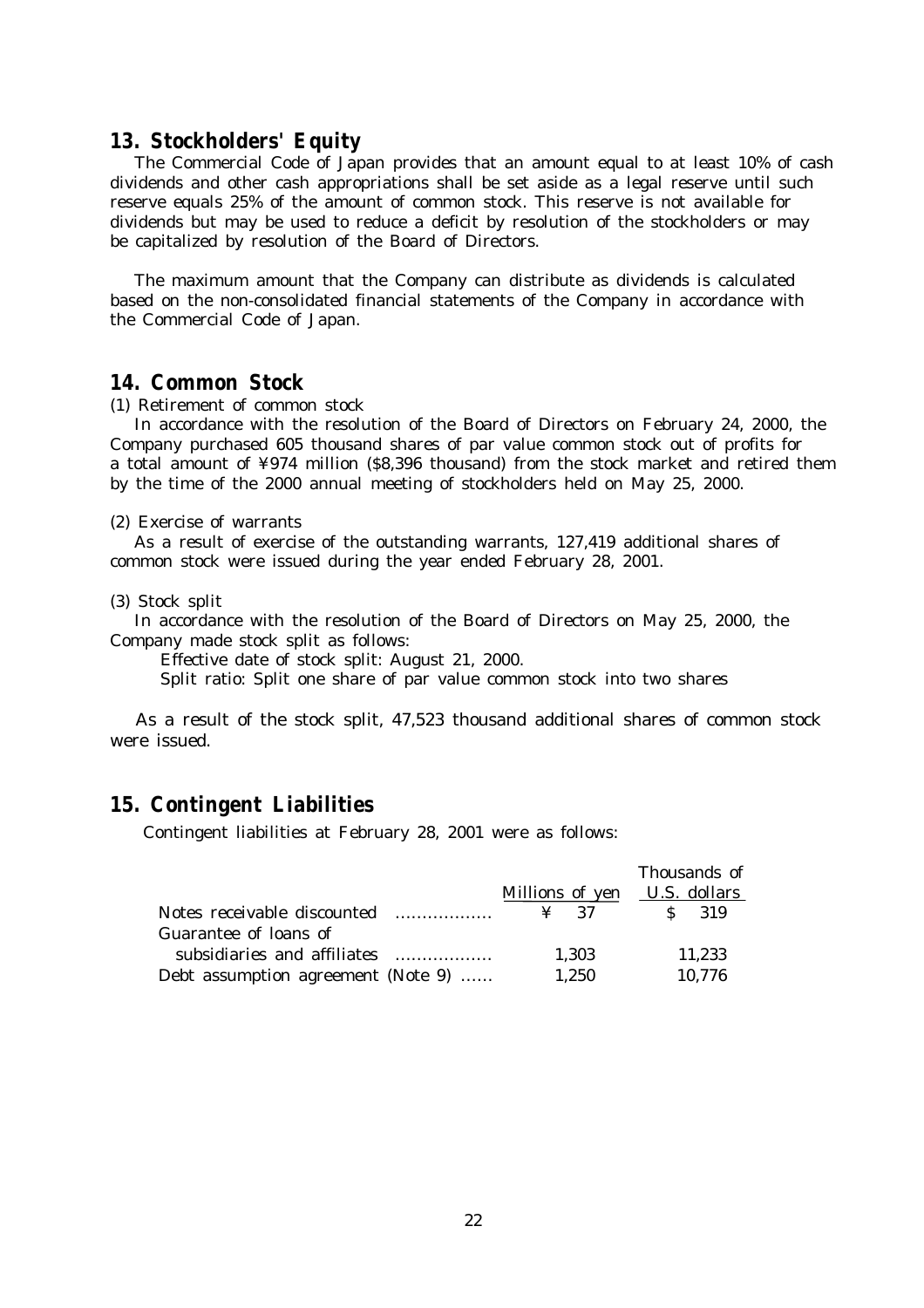## **16. Subsequent Events**

(1) Appropriation of retained earnings

 At the 2001 annual meeting of stockholders held on May 24, 2001, the appropriation of retained earnings for the year ended February 28, 2001 was duly approved as follows:

|                                        |                              | Thousands of |
|----------------------------------------|------------------------------|--------------|
|                                        | Millions of yen U.S. dollars |              |
| Cash dividends                         |                              |              |
|                                        | $\frac{1}{2}$ 666            | \$5,741      |
| Bonuses to directors                   |                              |              |
|                                        | 61                           | 526          |
| Reserve for retirement of common stock | 3,000                        | 25,862       |

(2) Establishment of a new subsidiary

 On April 25, 2001, the Company established GenoFunction, Inc., a wholly-owned subsidiary, as follows:

a) Capital: ¥1,200 million (\$10,345 thousand)

b) Issued common stock: 24,000 shares of common stock

This subsidiary primarily promotes comprehensive gene discovery using hybrid ribozyme and viral vectors, as well as contract research on gene function analysis.